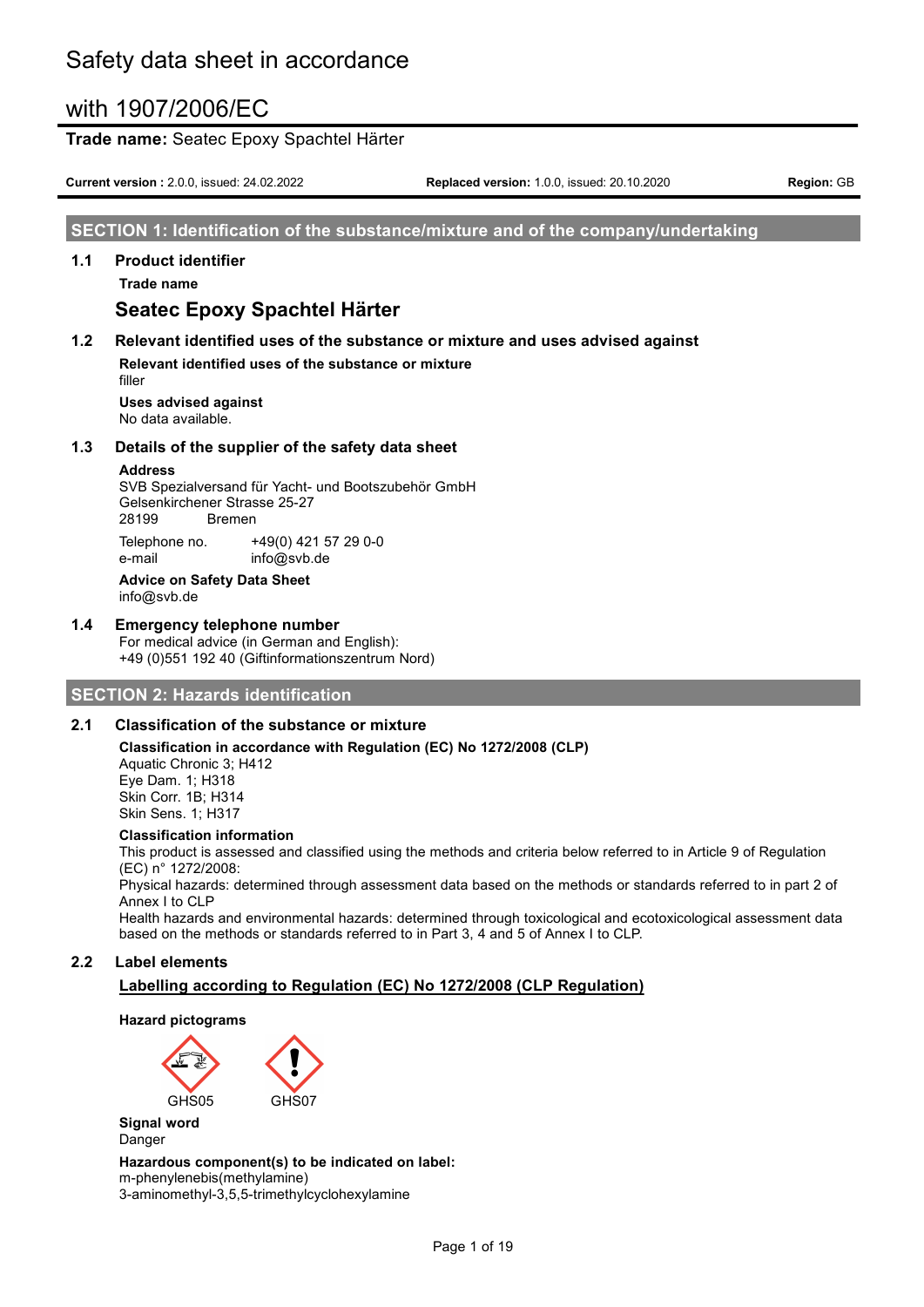### **Trade name:** Seatec Epoxy Spachtel Härter

**Current version :** 2.0.0, issued: 24.02.2022 **Replaced version:** 1.0.0, issued: 20.10.2020 **Region:** GB

|                                             | titanium dioxide; [in powder form containing 1 % or more of particles with aerodynamic diameter $\leq 10 \mu m$ ]                                                                                          |
|---------------------------------------------|------------------------------------------------------------------------------------------------------------------------------------------------------------------------------------------------------------|
| Hazard statement(s)<br>H314<br>H317<br>H412 | Causes severe skin burns and eye damage.<br>May cause an allergic skin reaction.<br>Harmful to aquatic life with long lasting effects.                                                                     |
| Hazard statements (EU)                      |                                                                                                                                                                                                            |
| <b>EUH208</b>                               | Contains N-(3-(trimethoxysilyl)propyl)ethylenediamine, Fatty acids, C18-unsatd., trimers,<br>compds. with oleylamine, Fatty acids, tall-oil, compds. with oleylamine. May produce an<br>allergic reaction. |
| <b>EUH212</b>                               | Warning! Hazardous respirable dust may be formed when used. Do not breathe dust.                                                                                                                           |
| Precautionary statement(s)                  |                                                                                                                                                                                                            |
| P <sub>101</sub>                            | If medical advice is needed, have product container or label at hand.                                                                                                                                      |
| P <sub>102</sub>                            | Keep out of reach of children.                                                                                                                                                                             |
| P <sub>260</sub>                            | Do not breathe dust/fume/gas/mist/vapours/spray.                                                                                                                                                           |
| P <sub>264</sub>                            | Wash thoroughly after handling.                                                                                                                                                                            |
| P <sub>280</sub>                            | Wear protective gloves/protective clothing/eye protection/face protection.                                                                                                                                 |
| P301+P330+P331                              | IF SWALLOWED: Rinse mouth. Do NOT induce vomiting.                                                                                                                                                         |
| P303+P361+P353                              | IF ON SKIN (or hair): Take off immediately all contaminated clothing. Rinse skin with<br>water [or shower].                                                                                                |
| P305+P351+P338                              | IF IN EYES: Rinse cautiously with water for several minutes. Remove contact lenses, if<br>present and easy to do. Continue rinsing.                                                                        |
| P310                                        | Immediately call a POISON CENTER/doctor.                                                                                                                                                                   |
| P405                                        | Store locked up.                                                                                                                                                                                           |
| P <sub>501</sub>                            | Dispose of contents/container to a facility in accordance with local and national<br>regulations.                                                                                                          |

### **2.3 Other hazards**

No data available.

### **SECTION 3: Composition/information on ingredients**

#### **3.1 Substances**

Not applicable. The product is not a substance.

#### **3.2 Mixtures**

#### **Hazardous ingredients**

| <b>No</b> | <b>Substance name</b>       |                                              |                      | <b>Additional information</b> |       |               |
|-----------|-----------------------------|----------------------------------------------|----------------------|-------------------------------|-------|---------------|
|           | CAS / EC / Index /          | <b>Classification (EC) 1272/2008 (CLP)</b>   | <b>Concentration</b> |                               |       | $\frac{0}{0}$ |
|           | <b>REACH no</b>             |                                              |                      |                               |       |               |
| 1         | m-phenylenebis(methylamine) |                                              |                      |                               |       |               |
|           | 1477-55-0                   | Acute Tox. 4: H332                           | $>=$                 | $5.00 - 5$                    | 10.00 | wt%           |
|           | 216-032-5                   | Acute Tox. 4; H302                           |                      |                               |       |               |
|           |                             | Aquatic Chronic 3; H412                      |                      |                               |       |               |
|           | 01-2119480150-50            | Skin Corr. 1B; H314                          |                      |                               |       |               |
|           |                             | Eye Dam. 1; H318                             |                      |                               |       |               |
|           |                             | Skin Sens. 1B; H317                          |                      |                               |       |               |
|           |                             | <b>EUH071</b>                                |                      |                               |       |               |
| 2         |                             | 3-aminomethyl-3,5,5-trimethylcyclohexylamine |                      |                               |       |               |
|           | 2855-13-2                   | Acute Tox. 4; H302                           | $>=$                 | $5.00 - 5$                    | 10.00 | wt%           |
|           | 220-666-8                   | Acute Tox. 4; H312                           |                      |                               |       |               |
|           | 612-067-00-9                | Aquatic Chronic 3: H412                      |                      |                               |       |               |
|           | 01-2119514687-32            | Skin Corr. 1B; H314                          |                      |                               |       |               |
|           |                             | Skin Sens. 1; H317                           |                      |                               |       |               |
|           |                             | Eye Dam. 1; H318                             |                      |                               |       |               |
| 3         | benzyl alcohol              |                                              |                      |                               |       |               |
|           | 100-51-6                    | Acute Tox. 4; H302                           | $>=$                 | $5.00 - <$                    | 10.00 | wt%           |
|           | 202-859-9                   | Acute Tox. 4; H332                           |                      |                               |       |               |
|           | 603-057-00-5                | Eye Irrit. 2; H319                           |                      |                               |       |               |
|           | 01-2119492630-38            |                                              |                      |                               |       |               |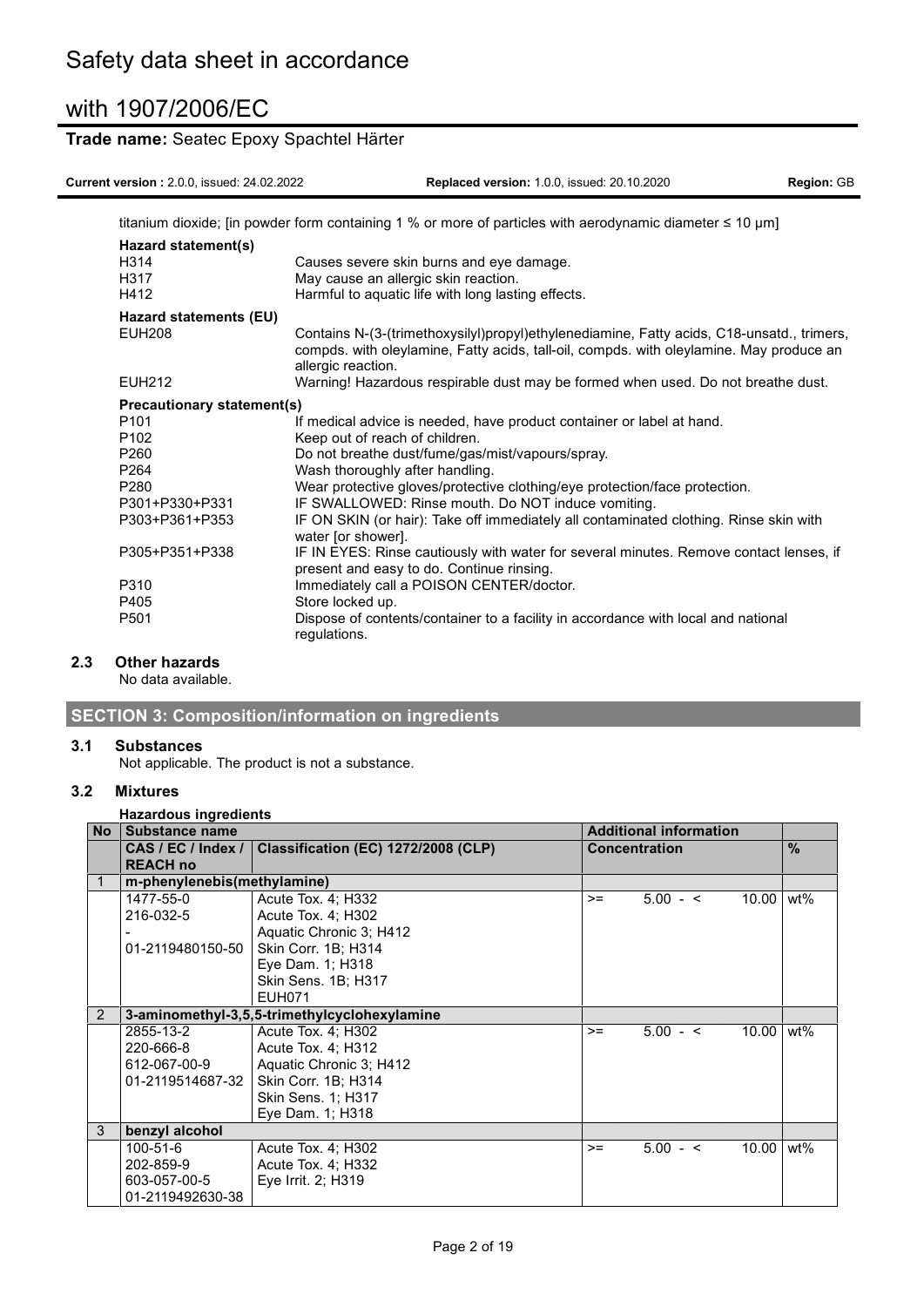### **Trade name:** Seatec Epoxy Spachtel Härter

**Current version :** 2.0.0, issued: 24.02.2022 **Replaced version:** 1.0.0, issued: 20.10.2020 **Region:** GB

| $\overline{4}$ | Phenol, styrenated          |                                                             |                          |                   |        |
|----------------|-----------------------------|-------------------------------------------------------------|--------------------------|-------------------|--------|
|                | 61788-44-1                  | Skin Irrit. 2; H315                                         | $\overline{\phantom{0}}$ | $\overline{5.00}$ | wt%    |
|                | 262-975-0                   | Skin Sens. 1A; H317                                         |                          |                   |        |
|                |                             | Aquatic Chronic 2; H411                                     |                          |                   |        |
|                | 01-2119980970-27            |                                                             |                          |                   |        |
| $\overline{5}$ |                             | titanium dioxide; [in powder form containing 1 % or more of |                          |                   |        |
|                |                             | particles with aerodynamic diameter ≤ 10 µm]                |                          |                   |        |
|                | 13463-67-7                  | Carc. 2; H351i                                              | $\,<\,$                  | 2.50              | wt%    |
|                | 236-675-5                   |                                                             |                          |                   |        |
|                | 022-006-00-2                |                                                             |                          |                   |        |
|                | 01-2119489379-17            |                                                             |                          |                   |        |
| 6              |                             | N-(3-(trimethoxysilyl)propyl)ethylenediamine                |                          |                   |        |
|                | 1760-24-3                   | Aquatic Chronic 3; H412                                     | $\overline{\phantom{a}}$ | 0.50              | wt%    |
|                | 217-164-6                   | Eye Dam. 1; H318                                            |                          |                   |        |
|                |                             | Skin Irrit. 2; H315                                         |                          |                   |        |
|                |                             | Skin Sens. 1; H317                                          |                          |                   |        |
|                |                             | Acute Tox. 4; H302                                          |                          |                   |        |
|                |                             | Acute Tox. 4; H332                                          |                          |                   |        |
| $\overline{7}$ |                             | Fatty acids, C18-unsatd., trimers, compds. with oleylamine  |                          |                   |        |
|                | 147900-93-4                 | Skin Sens. 1; H317                                          | <                        | 0.50              | $wt\%$ |
|                | 604-612-4                   | STOT RE 2; H373                                             |                          |                   |        |
|                |                             | Aquatic Chronic 2; H411                                     |                          |                   |        |
|                |                             | 01-2119971821-33 Acute Tox. 4; H302                         |                          |                   |        |
| 8              |                             | Fatty acids, tall-oil, compds. with oleylamine              |                          |                   |        |
|                | 85711-55-3                  | Skin Sens. 1A; H317                                         | $\,<$                    | 0.10              | $wt\%$ |
|                | 288-315-1                   | Eye Dam. 1; H318                                            |                          |                   |        |
|                |                             | STOT RE 2; H373                                             |                          |                   |        |
|                | 01-2119974148-28            |                                                             |                          |                   |        |
| 9              | Silicon dioxide (amorphous) |                                                             |                          |                   |        |
|                | 112945-52-5                 |                                                             | <                        | 5.00              | wt%    |
|                | 231-545-4                   |                                                             |                          |                   |        |
|                |                             |                                                             |                          |                   |        |
|                | 01-2119379499-16            |                                                             |                          |                   |        |

Full Text for all H-phrases and EUH-phrases: pls. see section 16

| l No | 'Note       | <b>Specific concentration limits</b> | <b>M-factor</b><br>(acute) | <b>M-factor</b><br>(chronic) |
|------|-------------|--------------------------------------|----------------------------|------------------------------|
|      | W. 10<br>V. |                                      |                            |                              |

Full text for the notes: pls. see section 16 "Notes relating to the identification, classification and labelling of substances ((EC) No 1272/2008, Annex VI)".

|    | No Route, target organ, concrete effect |        |            |
|----|-----------------------------------------|--------|------------|
| 5  | H <sub>351</sub>                        |        |            |
|    | inhalational: -: -                      |        |            |
|    |                                         |        |            |
|    | Acute toxicity estimate (ATE) values    |        |            |
| No | l oral                                  | dermal | inhalative |
| 2  | 1030 mg/kg bodyweight                   |        |            |
| 3  | 1620 mg/kg bodyweight                   |        |            |

#### **SECTION 4: First aid measures**

### **4.1 Description of first aid measures**

#### **General information**

In case of accident or if you feel unwell, seek medical advice immediately. Remove contaminated clothing and shoes immediately, and launder thoroughly before reusing. If the patient is likely to become unconscious, place and transport in stable sideways position.

#### **After inhalation**

Remove affected person from the immediate area. Ensure supply of fresh air. Irregular breathing/no breathing: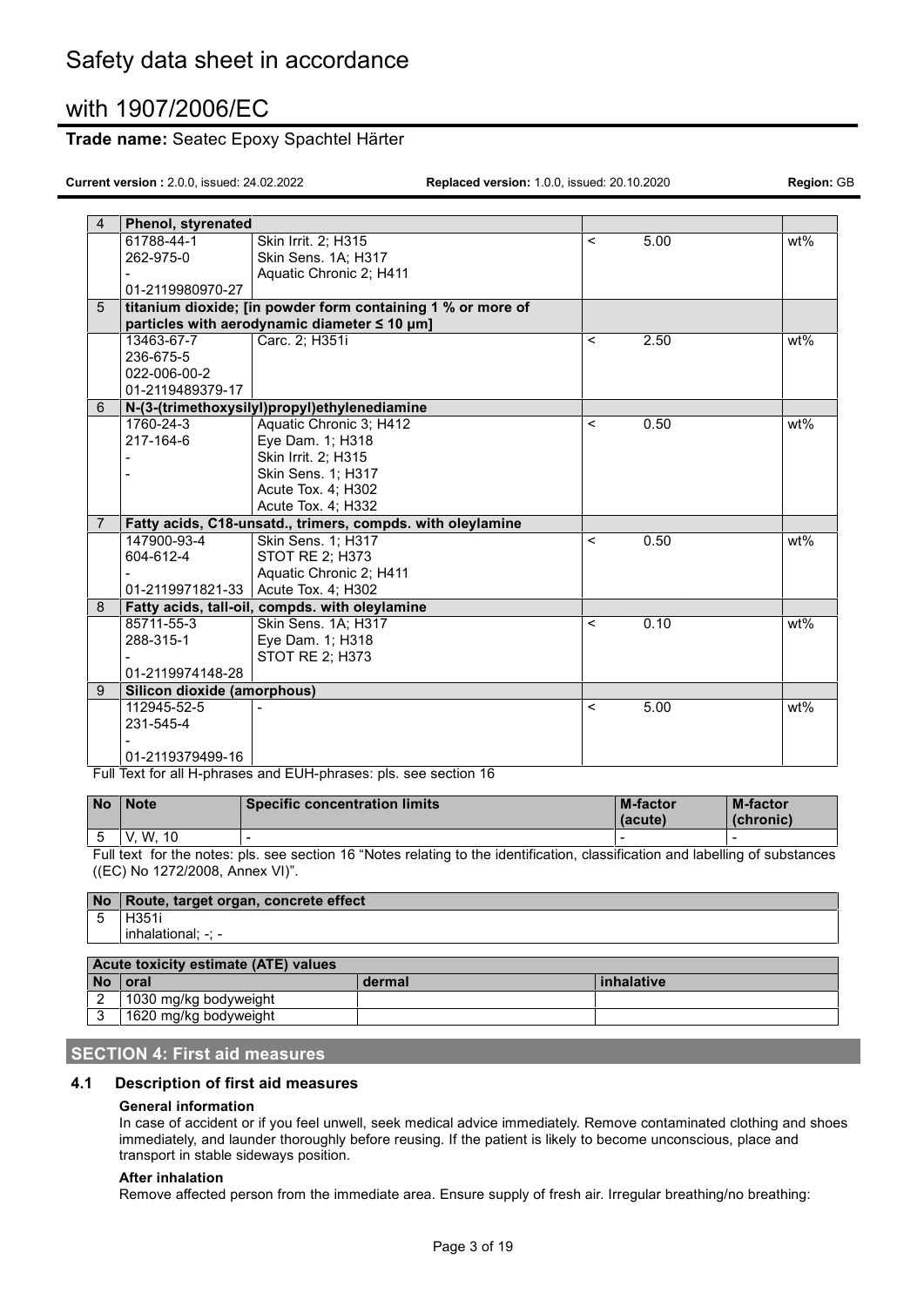#### **Trade name:** Seatec Epoxy Spachtel Härter

**Current version :** 2.0.0, issued: 24.02.2022 **Replaced version:** 1.0.0, issued: 20.10.2020 **Region:** GB

artificial respiration. Call a doctor immediately.

#### **After skin contact**

Wash off immediately with soap and water. Seek medical attention.

#### **After eye contact**

Remove contact lenses, irrigate copiously with clean, fresh water for at least 15 minutes, holding the eyelids apart and seek medical advice.

#### **After ingestion**

Do not induce vomiting. Rinse out mouth and give plenty of water to drink. Call a doctor immediately. Never give anything by mouth to an unconscious person.

- **4.2 Most important symptoms and effects, both acute and delayed** No data available.
- **4.3 Indication of any immediate medical attention and special treatment needed** No data available.

### **SECTION 5: Firefighting measures**

#### **5.1 Extinguishing media**

#### **Suitable extinguishing media**

Foam; Extinguishing powder; Water spray jet; Carbon dioxide

# **Unsuitable extinguishing media**

High power water jet

#### **5.2 Special hazards arising from the substance or mixture**

In the event of fire, the following can be released: Carbon dioxide (CO2); Carbon monoxide (CO); Nitrogen oxides (NOx)

#### **5.3 Advice for firefighters**

Cool endangered containers with water spray jet. Use self-contained breathing apparatus. Wear protective clothing.

#### **SECTION 6: Accidental release measures**

#### **6.1 Personal precautions, protective equipment and emergency procedures**

#### **For non-emergency personnel**

Refer to protective measures listed in sections 7 and 8. Avoid contact with skin, eyes and clothing. Ensure adequate ventilation. Do not inhale vapours.

#### **For emergency responders**

No data available. Personal protective equipment (PPE) - see Section 8.

#### **6.2 Environmental precautions**

Do not discharge into the drains/surface waters/groundwater. Do not discharge into the subsoil/soil.

#### **6.3 Methods and material for containment and cleaning up**

Take up with absorbent material (e.g., sand, kieselguhr, universal binder). When collected, handle material as described under the section heading "Disposal considerations".

#### **6.4 Reference to other sections**

No data available.

### **SECTION 7: Handling and storage**

#### **7.1 Precautions for safe handling**

#### **Advice on safe handling**

Risks inherent to handling the product must be minimised by applying the appropriate protective and preventive measures. Working processes should - so far as possible, according to the state of the art - be designed to rule out bodily contact or the release of hazardous substances. Ensure adequate ventilation.

#### **General protective and hygiene measures**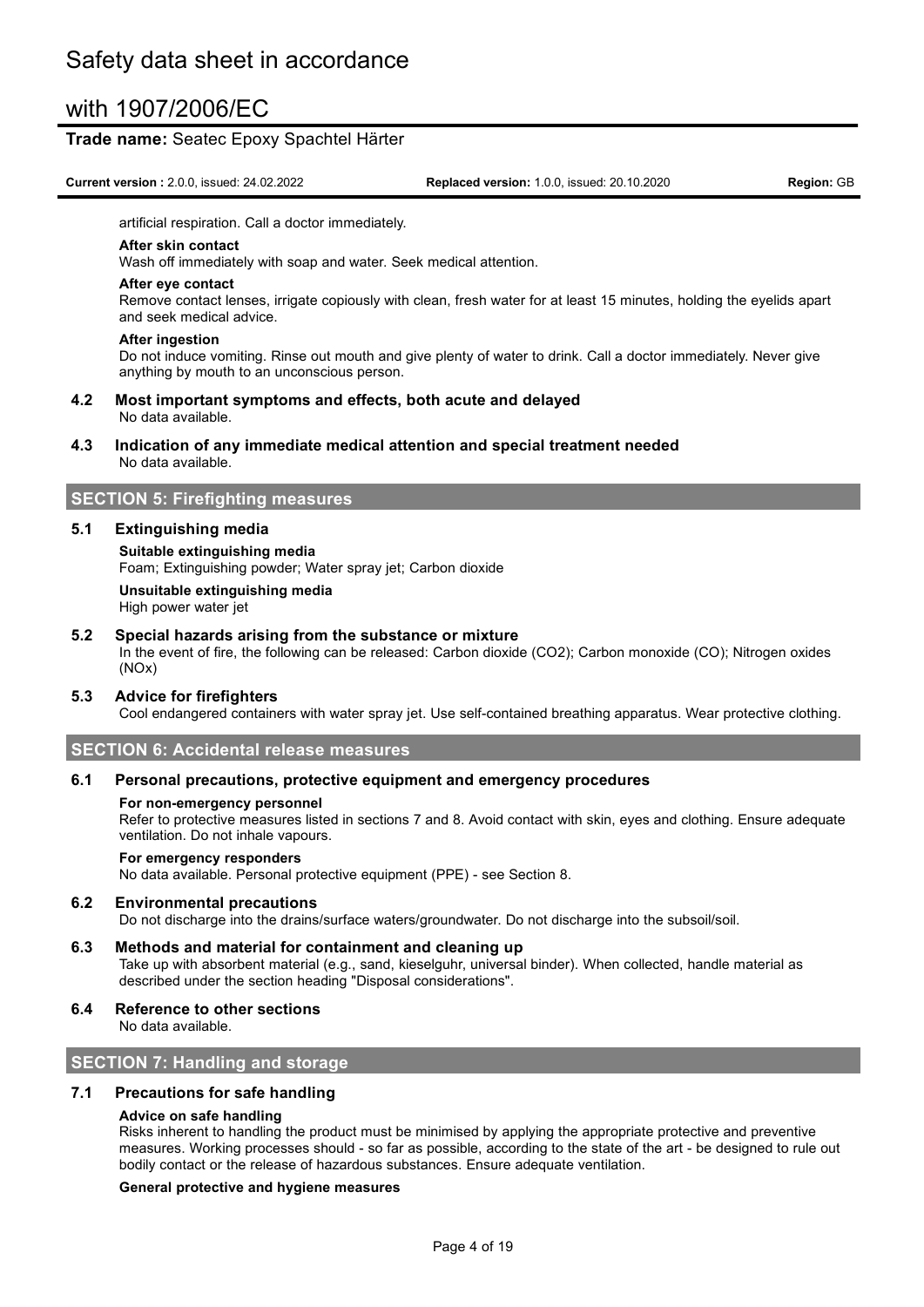### **Trade name:** Seatec Epoxy Spachtel Härter

**Current version :** 2.0.0, issued: 24.02.2022 **Replaced version:** 1.0.0, issued: 20.10.2020 **Region:** GB

Do not eat, drink or smoke during work time. Keep away from foodstuffs and beverages. Avoid contact with eyes and skin. Remove soiled or soaked clothing immediately. Wash hands before breaks and after work. Provide eye wash fountain in work area. Have emergency shower available. Do not inhale vapours.

#### **Advice on protection against fire and explosion**

Keep away from sources of heat and ignition.

#### **7.2 Conditions for safe storage, including any incompatibilities**

#### **Technical measures and storage conditions**

Keep container tightly closed in a cool, well-ventilated place. Avoid cooling to under 0°C.

#### **Requirements for storage rooms and vessels**

Containers which are opened must be carefully closed and kept upright to prevent leakage. Always keep in containers of same material as the original.

#### **Incompatible products**

Keep away from oxidizing agents, from strongly alkaline and strongly acid materials. Do not store together with foodstuffs. Do not store together with: Isocyanates; Anhydrides

#### **7.3 Specific end use(s)**

No data available.

#### **SECTION 8: Exposure controls/personal protection**

#### **8.1 Control parameters**

#### **Occupational exposure limit values**

| <b>No</b>      | Substance name                                           | CAS no.     |                   | EC no.    |
|----------------|----------------------------------------------------------|-------------|-------------------|-----------|
|                | Silicon dioxide (amorphous)                              | 112945-52-5 |                   | 231-545-4 |
|                | List of approved workplace exposure limits (WELs) / EH40 |             |                   |           |
|                | Silica, amorphous inhalable dust                         |             |                   |           |
|                | WEL long-term (8-hr TWA reference period)                | 6           | mg/m <sup>3</sup> |           |
|                | List of approved workplace exposure limits (WELs) / EH40 |             |                   |           |
|                | Silica, amorphous respirable dust                        |             |                   |           |
|                | WEL long-term (8-hr TWA reference period)                | 2.4         | mg/m <sup>3</sup> |           |
| $\overline{2}$ | titanium dioxide; [in powder form containing 1 % or      | 13463-67-7  |                   | 236-675-5 |
|                | more of particles with aerodynamic diameter ≤ 10         |             |                   |           |
|                | µm                                                       |             |                   |           |
|                | List of approved workplace exposure limits (WELs) / EH40 |             |                   |           |
|                | Titanium dioxide                                         |             |                   |           |
|                | total inhalable dust                                     |             |                   |           |
|                | WEL long-term (8-hr TWA reference period)                | 10          | mg/m <sup>3</sup> |           |
|                | List of approved workplace exposure limits (WELs) / EH40 |             |                   |           |
|                | Titanium dioxide                                         |             |                   |           |
|                | respirable dust                                          |             |                   |           |
|                | WEL long-term (8-hr TWA reference period)                | 4           | mg/m <sup>3</sup> |           |

#### **DNEL, DMEL and PNEC values**

#### **DNEL values (worker)**

| <b>No</b> | Substance name                               |                      | CAS / EC no   |           |                   |
|-----------|----------------------------------------------|----------------------|---------------|-----------|-------------------|
|           | <b>Route of exposure</b>                     | <b>Exposure time</b> | <b>Effect</b> | Value     |                   |
|           | m-phenylenebis(methylamine)                  |                      |               | 1477-55-0 |                   |
|           |                                              |                      |               | 216-032-5 |                   |
|           | dermal                                       | Long term (chronic)  | systemic      | 0.33      | mg/kg             |
|           | inhalative                                   | Long term (chronic)  | systemic      | 1.2       | mg/m <sup>3</sup> |
|           | inhalative                                   | Long term (chronic)  | local         | 0.2       | mg/m <sup>3</sup> |
| 2         | 3-aminomethyl-3,5,5-trimethylcyclohexylamine |                      |               | 2855-13-2 |                   |
|           |                                              |                      |               | 220-666-8 |                   |
|           | inhalative                                   | Long term (chronic)  | local         | 0.073     | mq/m <sup>3</sup> |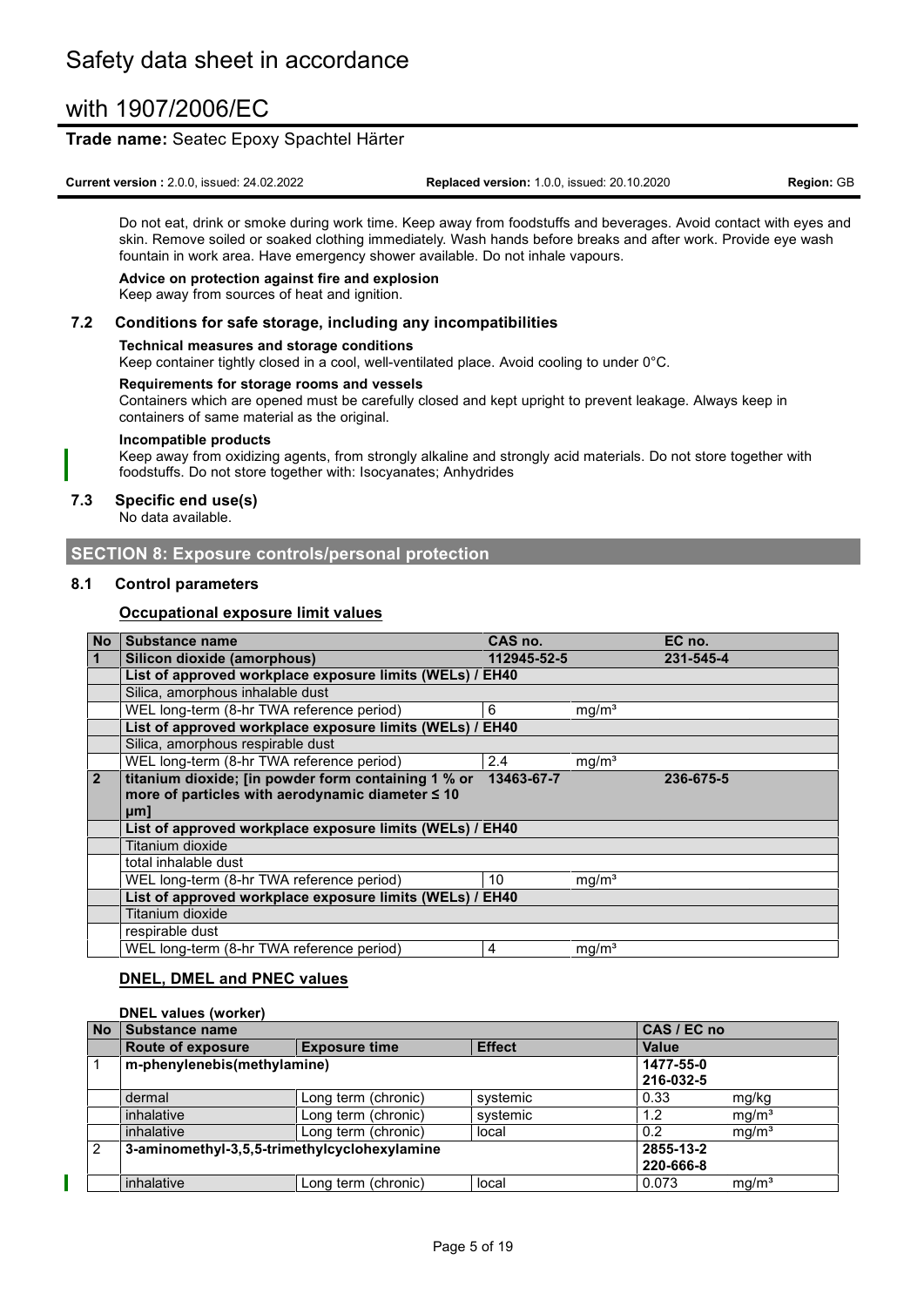Π

# **Trade name:** Seatec Epoxy Spachtel Härter

|                | inhalative                                                                 | Short term (acut)    |                       | local         | 0.073           | mg/m <sup>3</sup> |
|----------------|----------------------------------------------------------------------------|----------------------|-----------------------|---------------|-----------------|-------------------|
| 3              | benzyl alcohol                                                             |                      |                       |               | 100-51-6        |                   |
|                |                                                                            |                      |                       |               | 202-859-9       |                   |
|                | dermal                                                                     | Long term (chronic)  |                       | systemic      | 8               | mg/kg/day         |
|                | dermal                                                                     | Short term (acut)    |                       | systemic      | 40              | mg/kg/day         |
|                | inhalative                                                                 | Long term (chronic)  |                       | systemic      | $\overline{22}$ | mg/m <sup>3</sup> |
|                | inhalative                                                                 | Short term (acut)    |                       | systemic      | 110             | mg/m <sup>3</sup> |
| 4              | Phenol, styrenated                                                         |                      |                       |               | 61788-44-1      |                   |
|                |                                                                            |                      |                       |               | 262-975-0       |                   |
|                | dermal                                                                     | Long term (chronic)  |                       | systemic      | $\overline{21}$ | mg/kg/day         |
|                | inhalative                                                                 | Long term (chronic)  |                       | systemic      | 74              | mg/m <sup>3</sup> |
| 5              | titanium dioxide; [in powder form containing 1 % or more of particles with |                      |                       |               | 13463-67-7      |                   |
|                | aerodynamic diameter ≤ 10 µm]                                              |                      |                       |               | 236-675-5       |                   |
|                | inhalative                                                                 | Long term (chronic)  |                       | local         | 10              | mg/m <sup>3</sup> |
|                |                                                                            |                      |                       |               |                 |                   |
|                | <b>DNEL value (consumer)</b>                                               |                      |                       |               |                 |                   |
| <b>No</b>      | Substance name                                                             |                      |                       |               | CAS / EC no     |                   |
|                | Route of exposure                                                          | <b>Exposure time</b> |                       | <b>Effect</b> | <b>Value</b>    |                   |
| 1              | 3-aminomethyl-3,5,5-trimethylcyclohexylamine                               |                      |                       |               | 2855-13-2       |                   |
|                |                                                                            |                      |                       |               | 220-666-8       |                   |
|                | oral                                                                       | Long term (chronic)  |                       | systemic      | 0.526           | mg/kg/day         |
| 2              | benzyl alcohol                                                             |                      |                       |               | $100 - 51 - 6$  |                   |
|                |                                                                            |                      |                       |               | 202-859-9       |                   |
|                | oral                                                                       | Long term (chronic)  |                       | systemic      | $\overline{4}$  | mg/kg/day         |
|                | oral                                                                       | Short term (acut)    |                       | systemic      | $\overline{20}$ | mg/kg/day         |
|                | dermal                                                                     | Long term (chronic)  |                       | systemic      | $\overline{4}$  | mg/kg/day         |
|                | dermal                                                                     | Long term (chronic)  |                       | systemic      | $\overline{20}$ | mg/kg/day         |
|                | inhalative                                                                 | Long term (chronic)  |                       | systemic      | 5.4             | mg/m <sup>3</sup> |
|                | inhalative                                                                 | Short term (acut)    |                       | systemic      | $\overline{4}$  | mg/m <sup>3</sup> |
| 3              | Phenol, styrenated                                                         |                      |                       |               | 61788-44-1      |                   |
|                |                                                                            |                      |                       |               | 262-975-0       |                   |
|                | oral                                                                       | Long term (chronic)  |                       | systemic      | 7.5             | mg/kg bw/day      |
|                | dermal                                                                     | Long term (chronic)  |                       | systemic      | 7.5             | mg/kg bw/day      |
|                | inhalative                                                                 | Long term (chronic)  |                       | systemic      | 13.1            | mg/m <sup>3</sup> |
| 4              | titanium dioxide; [in powder form containing 1 % or more of particles with |                      |                       |               | 13463-67-7      |                   |
|                | aerodynamic diameter ≤ 10 µm]                                              |                      |                       |               | 236-675-5       |                   |
|                | oral                                                                       | Long term (chronic)  |                       | systemic      | 700             | mg/kg/day         |
|                | <b>PNEC values</b>                                                         |                      |                       |               |                 |                   |
| <b>No</b>      | <b>Substance name</b>                                                      |                      |                       |               | CAS / EC no     |                   |
|                | ecological compartment                                                     |                      |                       |               | <b>Value</b>    |                   |
|                |                                                                            |                      | <b>Type</b>           |               | 1477-55-0       |                   |
| 1              | m-phenylenebis(methylamine)                                                |                      |                       |               | 216-032-5       |                   |
|                |                                                                            |                      |                       |               | 0.094           |                   |
|                | water                                                                      |                      | fresh water           |               |                 | mg/L              |
|                | water                                                                      |                      | marine water          |               | 0.0094          | mg/L              |
|                | water                                                                      |                      | fresh water sediment  |               | 12.4            | mg/kg             |
|                | with reference to: dry mass                                                |                      |                       |               |                 |                   |
|                | water                                                                      |                      | marine water sediment |               | 1.24            | mg/kg             |
|                | with reference to: dry mass<br>soil                                        |                      |                       |               |                 |                   |
|                |                                                                            |                      |                       | 2.44          | mg/kg           |                   |
|                | with reference to: dry mass                                                |                      |                       |               |                 |                   |
|                | sewage treatment plant                                                     |                      |                       |               | 10              | mg/L              |
| $\overline{2}$ | 3-aminomethyl-3,5,5-trimethylcyclohexylamine                               |                      |                       |               | 2855-13-2       |                   |
|                |                                                                            |                      |                       |               | 220-666-8       |                   |
|                | water                                                                      |                      | fresh water           |               | 0.06            | mg/L              |
|                | water                                                                      |                      | marine water          |               | 0.006           | mg/L              |
|                | water                                                                      |                      | fresh water sediment  |               | 5.784           | mg/kg dry         |
|                |                                                                            |                      |                       |               |                 | weight            |
|                | water                                                                      |                      | marine water sediment |               | 0.578           | mg/kg dry         |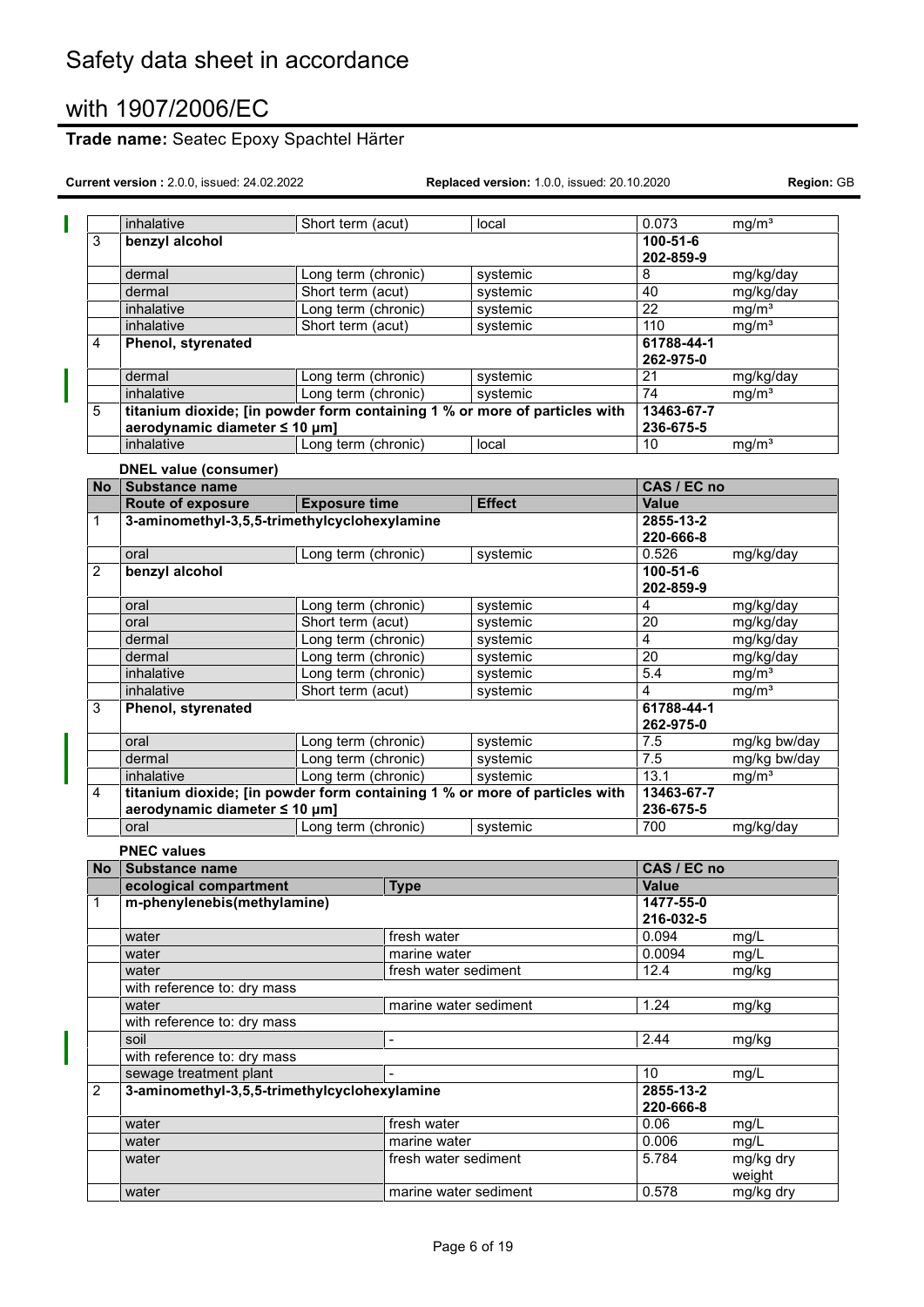### **Trade name:** Seatec Epoxy Spachtel Härter

**Current version :** 2.0.0, issued: 24.02.2022 **Replaced version:** 1.0.0, issued: 20.10.2020 **Region:** GB

|   |                                                                            |                          |                   | weight    |
|---|----------------------------------------------------------------------------|--------------------------|-------------------|-----------|
|   | soil                                                                       | $\overline{a}$           | 1.121             | mg/kg dry |
|   |                                                                            |                          |                   | weight    |
|   | sewage treatment plant                                                     | $\overline{a}$           | 3.18              | mg/L      |
| 3 | benzyl alcohol                                                             |                          | $100 - 51 - 6$    |           |
|   |                                                                            |                          | 202-859-9         |           |
|   | water                                                                      | fresh water              | 1                 | mg/L      |
|   | water                                                                      | marine water             | 0.1               | mg/L      |
|   | water                                                                      | Aqua intermittent        | 2.3               | mg/L      |
|   | water                                                                      | fresh water sediment     | 5.27              | mg/kg     |
|   | with reference to: dry weight                                              |                          |                   |           |
|   | water                                                                      | marine water sediment    | 0.527             | mg/kg     |
|   | with reference to: dry weight                                              |                          |                   |           |
|   | soil                                                                       | $\overline{a}$           | 0.456             | mg/kg     |
|   | with reference to: dry weight                                              |                          |                   |           |
|   | sewage treatment plant                                                     | $\overline{a}$           | 39                | mg/L      |
| 4 | Phenol, styrenated                                                         |                          | 61788-44-1        |           |
|   |                                                                            |                          | 262-975-0         |           |
|   | water                                                                      | fresh water              | 4                 | µg/L      |
|   | water                                                                      | marine water             | 0.4               | µg/L      |
|   | water                                                                      | fresh water sediment     | 0.248             | mg/kg dry |
|   |                                                                            |                          |                   | weight    |
|   | water                                                                      | marine water sediment    | $\overline{24.8}$ | µg/kg dry |
|   |                                                                            |                          |                   | weight    |
|   | soil                                                                       | $\overline{a}$           | 47.3              | ug/kg dry |
|   |                                                                            |                          |                   | weight    |
|   | sewage treatment plant                                                     |                          | 36.2              | mg/L      |
| 5 | titanium dioxide; [in powder form containing 1 % or more of particles with |                          | 13463-67-7        |           |
|   | aerodynamic diameter ≤ 10 µm]                                              |                          | 236-675-5         |           |
|   | water                                                                      | fresh water              | 0.127             | mg/L      |
|   | water                                                                      | marine water             | $\mathbf 1$       | mg/L      |
|   | water                                                                      | Aqua intermittent        | 0.61              | mg/L      |
|   | water                                                                      | fresh water sediment     | 1000              | mg/kg     |
|   | with reference to: dry weight                                              |                          |                   |           |
|   | water                                                                      | marine water sediment    | 100               | mg/kg     |
|   | with reference to: dry weight                                              |                          |                   |           |
|   | soil                                                                       | $\overline{\phantom{a}}$ | 100               | mg/kg     |
|   | with reference to: dry weight                                              |                          |                   |           |
|   | sewage treatment plant                                                     |                          | 100               | mg/L      |
|   | secondary poisoning                                                        | mammalian                | 1667              | mg/kg     |
|   |                                                                            |                          |                   |           |

#### **8.2 Exposure controls**

#### **Appropriate engineering controls**

No data available.

#### **Personal protective equipment**

#### **Respiratory protection**

If workplace exposure limits are exceeded, a respiration protection approved for this particular job must be worn. In case of aerosol and mist formation, take appropriate measures for breathing protection in the event workplace threshold values are not specified.

#### **Eye / face protection**

Safety glasses with side protection shield (EN 166)

#### **Hand protection**

Sufficient protection is given wearing suitable protective gloves checked according to i.e. EN 374, in the event of risk of skin contact with the product. Before use, the protective gloves should be tested in any case for its specific workstation suitability (i.e. mechanical resistance, product compatibility and antistatic properties). Adhere to the manufacturer's instructions and information relating to the use, storage, care and replacement of protective gloves. Protective gloves shall be replaced immediately when physically damaged or worn. Design operations thus to avoid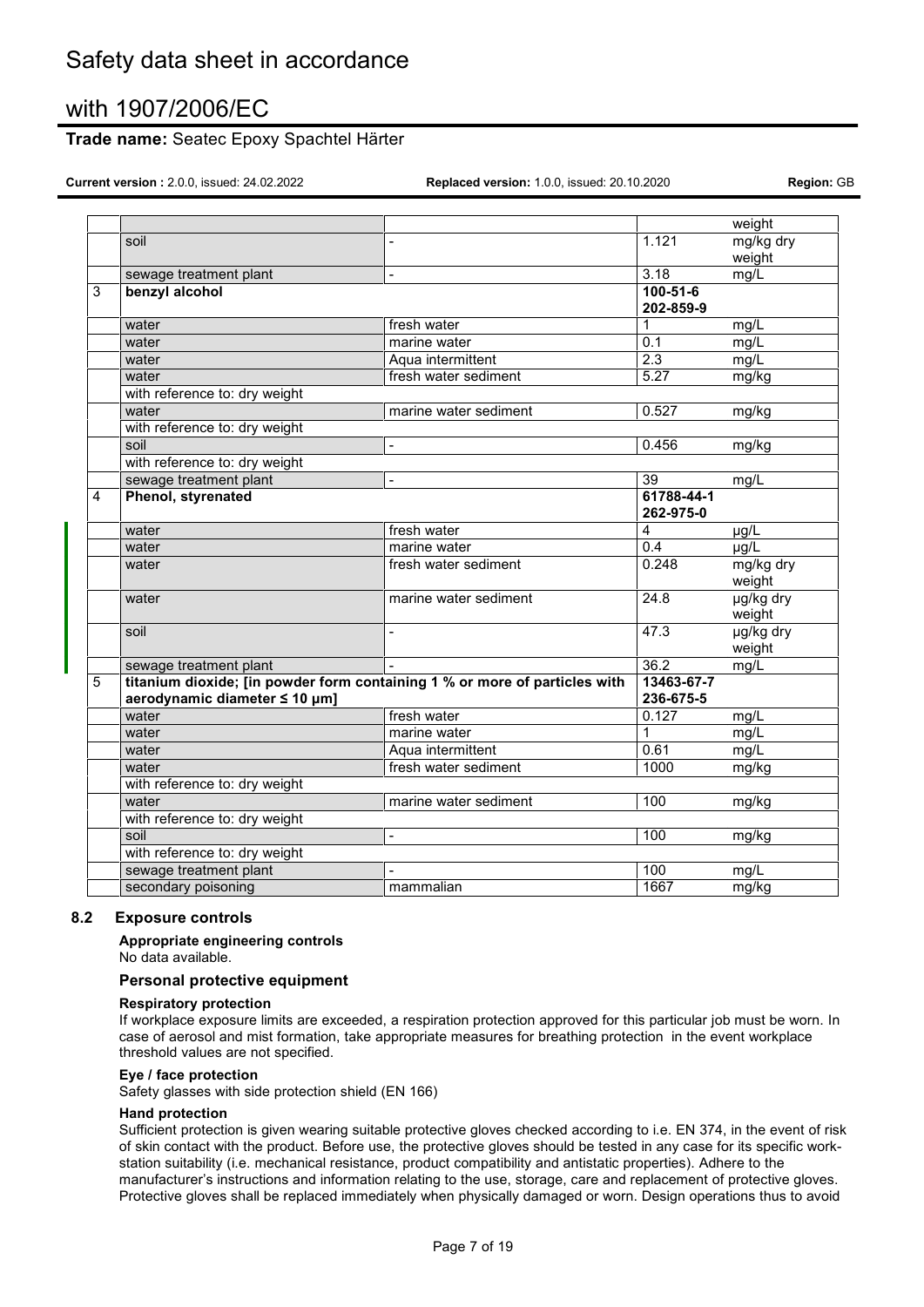### **Trade name:** Seatec Epoxy Spachtel Härter

| <b>Current version: 2.0.0, issued: 24.02.2022</b> | <b>Replaced version: 1.0.0, issued: 20.10.2020</b> | <b>Region: GB</b> |
|---------------------------------------------------|----------------------------------------------------|-------------------|
| permanent use of protective gloves.               |                                                    |                   |
| Appropriate Material                              | In case of longer-term contact:                    |                   |
| Appropriate Material                              | viton                                              |                   |
| Appropriate Material                              | In case of short-term contact / splash protection: |                   |
| Appropriate Material                              | nitrile                                            |                   |
| Other                                             |                                                    |                   |

Normal chemical work clothing.

**Environmental exposure controls** No data available.

# **SECTION 9: Physical and chemical properties**

#### **9.1 Information on basic physical and chemical properties**

| <b>State of aggregation</b>          |        |      |                |
|--------------------------------------|--------|------|----------------|
| solid                                |        |      |                |
| <b>Form/Colour</b>                   |        |      |                |
| solid; paste                         |        |      |                |
| grey                                 |        |      |                |
| <b>Odour</b>                         |        |      |                |
| characteristic                       |        |      |                |
| pH value                             |        |      |                |
| No data available                    |        |      |                |
| <b>Boiling point / boiling range</b> |        |      |                |
| No data available                    |        |      |                |
| <b>Melting point/freezing point</b>  |        |      |                |
| No data available                    |        |      |                |
| <b>Decomposition temperature</b>     |        |      |                |
| No data available                    |        |      |                |
| <b>Flash point</b>                   |        |      |                |
| Value                                | $\geq$ | 100  | $\overline{C}$ |
| Ignition temperature                 |        |      |                |
| No data available                    |        |      |                |
| <b>Flammability</b>                  |        |      |                |
| No data available                    |        |      |                |
| <b>Lower explosion limit</b>         |        |      |                |
| No data available                    |        |      |                |
| <b>Upper explosion limit</b>         |        |      |                |
| No data available                    |        |      |                |
| <b>Vapour pressure</b>               |        |      |                |
| No data available                    |        |      |                |
| <b>Relative vapour density</b>       |        |      |                |
| No data available                    |        |      |                |
| <b>Relative density</b>              |        |      |                |
| No data available                    |        |      |                |
| <b>Density</b>                       |        |      |                |
| Value                                |        | 1.95 | g/ml           |
| Reference temperature                |        | 20   | $^{\circ}$ C   |
| Solubility in water                  |        |      |                |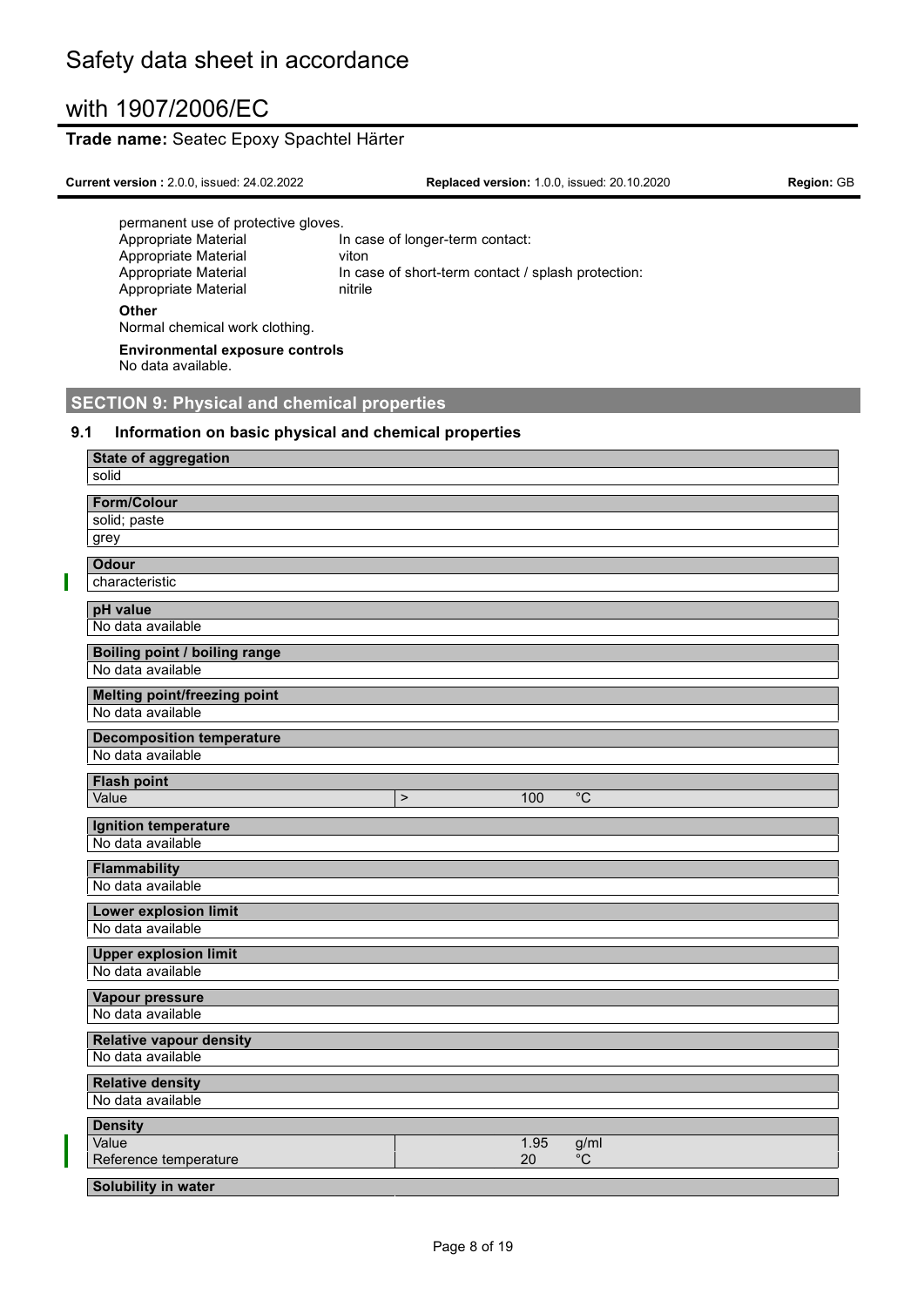### **Trade name:** Seatec Epoxy Spachtel Härter

**Current version :** 2.0.0, issued: 24.02.2022 **Replaced version:** 1.0.0, issued: 20.10.2020 **Region:** GB

| Comments                                          | insoluble   |                |      |             |  |  |
|---------------------------------------------------|-------------|----------------|------|-------------|--|--|
| <b>Solubility</b>                                 |             |                |      |             |  |  |
| No data available                                 |             |                |      |             |  |  |
| Partition coefficient n-octanol/water (log value) |             |                |      |             |  |  |
| CAS no.<br>EC no.<br>Substance name<br><b>No</b>  |             |                |      |             |  |  |
| 3-aminomethyl-3,5,5-trimethylcyclohexylamine<br>1 |             | 2855-13-2      |      | 220-666-8   |  |  |
| log Pow                                           |             |                | 0.99 |             |  |  |
| Reference temperature                             |             |                | 23   | $^{\circ}C$ |  |  |
| with reference to                                 | pH 6.34     |                |      |             |  |  |
| Source                                            | <b>ECHA</b> |                |      |             |  |  |
| benzyl alcohol<br>$\mathbf{2}$                    |             | $100 - 51 - 6$ |      | 202-859-9   |  |  |
| log Pow                                           |             |                | 1.05 |             |  |  |
| Reference temperature                             |             |                | 20   | $^{\circ}C$ |  |  |
| Source                                            | <b>ECHA</b> |                |      |             |  |  |
| Phenol, styrenated<br>3                           |             | 61788-44-1     |      | 262-975-0   |  |  |
| log Pow                                           | $\geq$      |                | 4    |             |  |  |
| Reference temperature                             |             |                | 25   | $^{\circ}C$ |  |  |
| Source                                            | <b>ECHA</b> |                |      |             |  |  |
| <b>Viscosity</b>                                  |             |                |      |             |  |  |
| No data available                                 |             |                |      |             |  |  |
| <b>Particle characteristics</b>                   |             |                |      |             |  |  |
| No data available                                 |             |                |      |             |  |  |

#### **9.2 Other information**

**Other information**

No data available.

### **SECTION 10: Stability and reactivity**

#### **10.1 Reactivity**

No data available.

#### **10.2 Chemical stability**

Stable under recommended storage and handling conditions (See section 7).

#### **10.3 Possibility of hazardous reactions**

Dangerous reactions are not to be expected when handling product according to its intended use.

#### **10.4 Conditions to avoid**

None, if handled according to intended use.

#### **10.5 Incompatible materials**

Acids; Bases; Oxidizing agents; Anhydrides; Isocyanates

### **10.6 Hazardous decomposition products**

No hazardous decomposition products known.

#### **SECTION 11: Toxicological information**

#### **11.1 Information on hazard classes as defined in Regulation (EC) No 1272/2008**

|     | Acute oral toxicity (result of the ATE calculation for the mixture) |                                                                       |  |  |
|-----|---------------------------------------------------------------------|-----------------------------------------------------------------------|--|--|
|     | No Product Name                                                     |                                                                       |  |  |
| l 1 | Seatec Epoxy Spachtel Härter                                        |                                                                       |  |  |
|     | l Comments                                                          | The result of the applied calculation method according to the         |  |  |
|     |                                                                     | European Regulation (EC) 1272/2008 (CLP), Paragraph 3.1.3.6,          |  |  |
|     |                                                                     | Part 3 of Annex I is outside the values that imply a classification / |  |  |
|     |                                                                     | labelling of this mixture according to table 3.1.1 defining the       |  |  |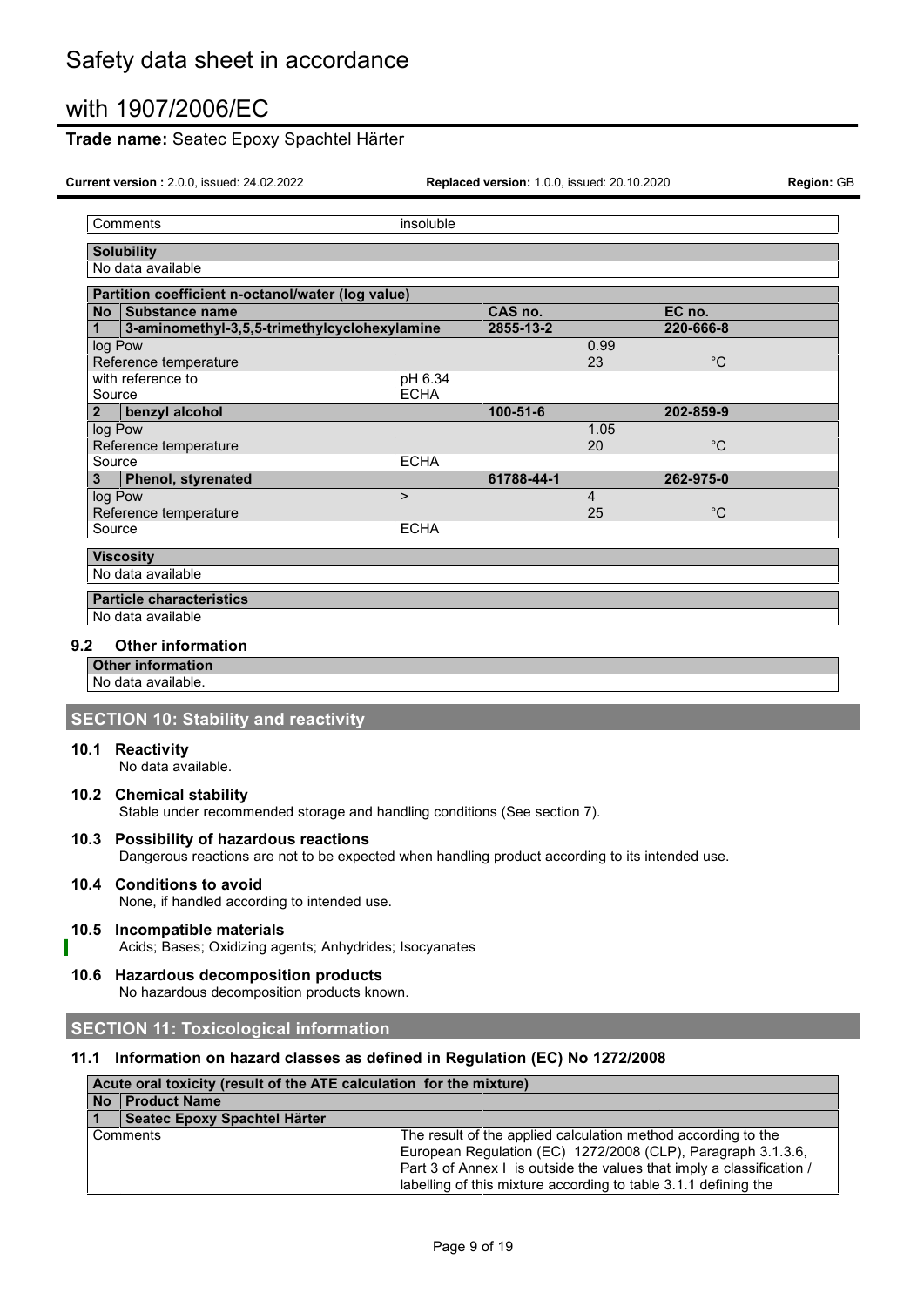# **Trade name:** Seatec Epoxy Spachtel Härter

|                            | respective categories (ATE oral > 2000 mg/kg).                              |                     |                                            |      |                                                                       |  |  |  |
|----------------------------|-----------------------------------------------------------------------------|---------------------|--------------------------------------------|------|-----------------------------------------------------------------------|--|--|--|
| <b>Acute oral toxicity</b> |                                                                             |                     |                                            |      |                                                                       |  |  |  |
|                            | No Substance name                                                           |                     | CAS no.                                    |      | EC no.                                                                |  |  |  |
| 1                          | 3-aminomethyl-3,5,5-trimethylcyclohexylamine                                |                     | 2855-13-2                                  |      | 220-666-8                                                             |  |  |  |
| LD50                       |                                                                             |                     |                                            | 1030 | mg/kg bodyweight                                                      |  |  |  |
| Species                    |                                                                             | rat                 |                                            |      |                                                                       |  |  |  |
| Method                     |                                                                             | OECD 401            |                                            |      |                                                                       |  |  |  |
| Source                     |                                                                             | <b>ECHA</b>         |                                            |      |                                                                       |  |  |  |
| $\overline{2}$             | benzyl alcohol                                                              |                     | $100 - 51 - 6$                             |      | 202-859-9                                                             |  |  |  |
| LD50                       |                                                                             | $=$                 |                                            | 1620 | mg/kg bodyweight                                                      |  |  |  |
| Species                    |                                                                             | rat                 |                                            |      |                                                                       |  |  |  |
| Source                     |                                                                             | <b>ECHA</b>         |                                            |      |                                                                       |  |  |  |
| 3                          | <b>Phenol, styrenated</b>                                                   |                     | 61788-44-1                                 |      | 262-975-0                                                             |  |  |  |
| LD50                       |                                                                             | $\geq$              |                                            | 2500 | mg/kg bodyweight                                                      |  |  |  |
| Species                    |                                                                             | rat                 |                                            |      |                                                                       |  |  |  |
| Method                     |                                                                             | OECD <sub>423</sub> |                                            |      |                                                                       |  |  |  |
| Source                     |                                                                             | <b>ECHA</b>         |                                            |      |                                                                       |  |  |  |
|                            | Evaluation/classification                                                   |                     |                                            |      | Based on available data, the classification criteria are not met.     |  |  |  |
| 4                          | titanium dioxide; [in powder form containing 1 % or 13463-67-7              |                     |                                            |      | 236-675-5                                                             |  |  |  |
|                            | more of particles with aerodynamic diameter ≤ 10                            |                     |                                            |      |                                                                       |  |  |  |
|                            | µm]                                                                         |                     |                                            |      |                                                                       |  |  |  |
| LD50                       |                                                                             | $\mathbf{I}$        |                                            | 2000 | mg/kg bodyweight                                                      |  |  |  |
| Species                    |                                                                             | rat                 |                                            |      |                                                                       |  |  |  |
| Method                     |                                                                             | OECD <sub>401</sub> |                                            |      |                                                                       |  |  |  |
| Source                     |                                                                             | <b>ECHA</b>         |                                            |      |                                                                       |  |  |  |
|                            | Evaluation/classification                                                   |                     |                                            |      | Based on available data, the classification criteria are not met.     |  |  |  |
|                            | Acute dermal toxicity (result of the ATE calculation for the mixture)       |                     |                                            |      |                                                                       |  |  |  |
| No.                        | <b>Product Name</b>                                                         |                     |                                            |      |                                                                       |  |  |  |
| 1                          | Seatec Epoxy Spachtel Härter                                                |                     |                                            |      |                                                                       |  |  |  |
|                            | Comments                                                                    |                     |                                            |      | The result of the applied calculation method according to the         |  |  |  |
|                            |                                                                             |                     |                                            |      | European Regulation (EC) 1272/2008 (CLP), Paragraph 3.1.3.6,          |  |  |  |
|                            |                                                                             |                     |                                            |      | Part 3 of Annex I is outside the values that imply a classification / |  |  |  |
|                            |                                                                             |                     |                                            |      | labelling of this mixture according to table 3.1.1 defining the       |  |  |  |
|                            |                                                                             |                     |                                            |      |                                                                       |  |  |  |
|                            |                                                                             |                     |                                            |      | respective categories (ATE dermal > 2000 mg/kg).                      |  |  |  |
|                            | <b>Acute dermal toxicity</b>                                                |                     |                                            |      |                                                                       |  |  |  |
| No                         | Substance name                                                              |                     |                                            |      |                                                                       |  |  |  |
| 1                          |                                                                             |                     | CAS no.                                    |      | EC no.                                                                |  |  |  |
|                            | 3-aminomethyl-3,5,5-trimethylcyclohexylamine                                |                     | 2855-13-2                                  |      | 220-666-8                                                             |  |  |  |
| LD50                       |                                                                             | $\geq$              |                                            | 2000 | mg/kg bodyweight                                                      |  |  |  |
| Species                    |                                                                             | rabbit              |                                            |      |                                                                       |  |  |  |
| Method                     |                                                                             | OECD 402            |                                            |      |                                                                       |  |  |  |
| Source                     |                                                                             | <b>ECHA</b>         |                                            |      |                                                                       |  |  |  |
| 2                          | Phenol, styrenated                                                          |                     | 61788-44-1                                 |      | 262-975-0                                                             |  |  |  |
| LD50                       |                                                                             | $\geq$              |                                            | 2000 | mg/kg bodyweight                                                      |  |  |  |
| Species                    |                                                                             | rat                 |                                            |      |                                                                       |  |  |  |
| Method                     |                                                                             | OECD 402            |                                            |      |                                                                       |  |  |  |
| Source                     |                                                                             | <b>ECHA</b>         |                                            |      |                                                                       |  |  |  |
|                            | Evaluation/classification                                                   |                     |                                            |      | Based on available data, the classification criteria are not met.     |  |  |  |
|                            | Acute inhalational toxicity (result of the ATE calculation for the mixture) |                     |                                            |      |                                                                       |  |  |  |
|                            | No   Product Name                                                           |                     |                                            |      |                                                                       |  |  |  |
| 1                          | Seatec Epoxy Spachtel Härter                                                |                     |                                            |      |                                                                       |  |  |  |
|                            | Comments                                                                    |                     |                                            |      | The result of the applied calculation method according to the         |  |  |  |
|                            |                                                                             |                     |                                            |      | European Regulation (EC) 1272/2008 (CLP), Paragraph 3.1.3.6,          |  |  |  |
|                            |                                                                             |                     |                                            |      | Part 3 of Annex I is outside the values that imply a classification / |  |  |  |
|                            |                                                                             |                     |                                            |      | labelling of this mixture according to table 3.1.1 defining the       |  |  |  |
|                            |                                                                             |                     | 20 mg/l (vapours), > 5 mg/l (dusts/mists). |      | respective categories (ATE for inhalation: > 20.000 ppmV (gases), >   |  |  |  |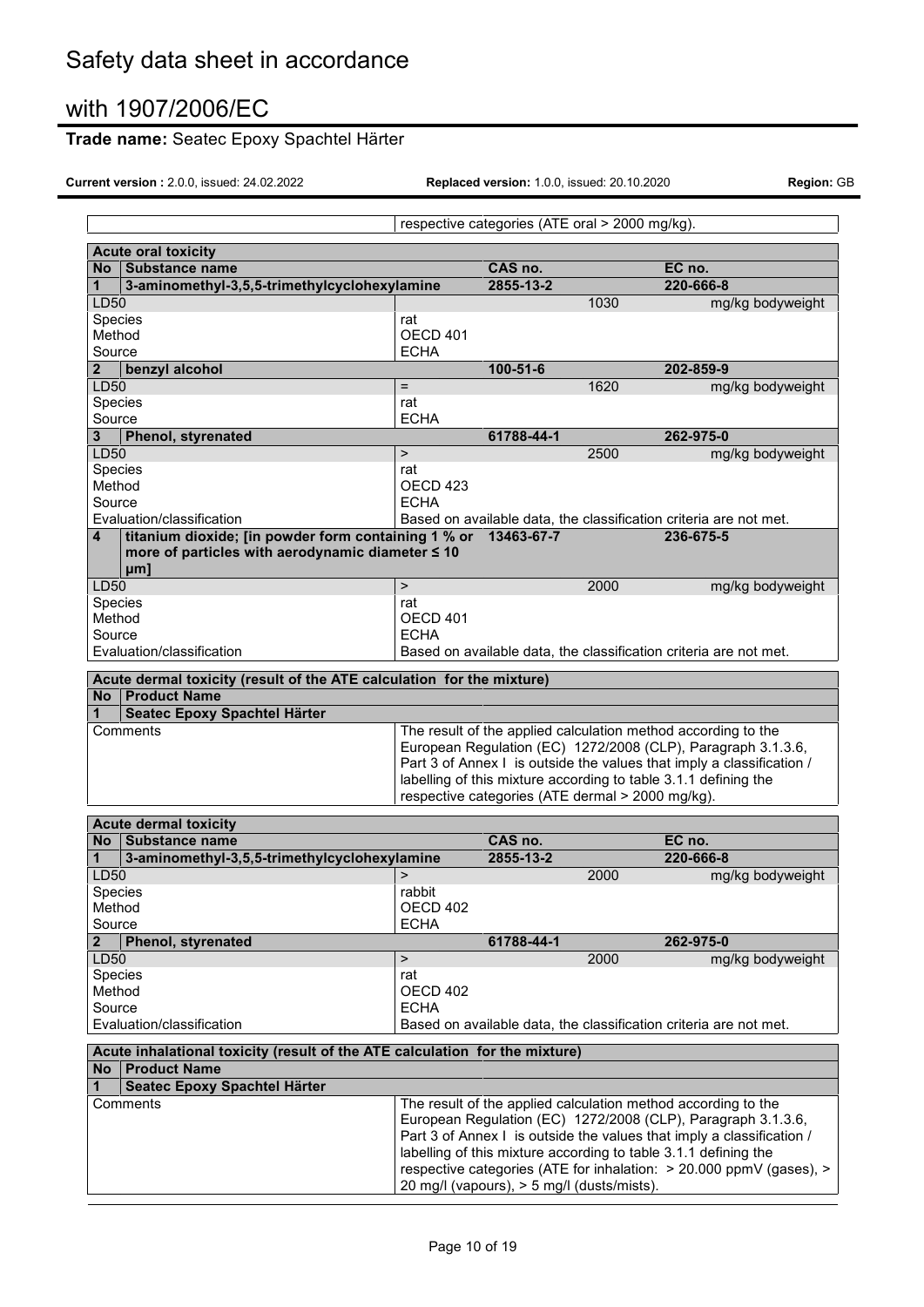# **Trade name:** Seatec Epoxy Spachtel Härter

|                  | <b>Acute inhalational toxicity</b>                                                                      |                         |                 |                |                                                                   |
|------------------|---------------------------------------------------------------------------------------------------------|-------------------------|-----------------|----------------|-------------------------------------------------------------------|
| <b>No</b>        | Substance name                                                                                          |                         | CAS no.         |                | EC no.                                                            |
| 1                | 3-aminomethyl-3,5,5-trimethylcyclohexylamine                                                            |                         | 2855-13-2       |                | 220-666-8                                                         |
| <b>LC50</b>      |                                                                                                         | $\geq$                  |                 | 5.01           | mg/l                                                              |
|                  | Duration of exposure                                                                                    |                         |                 | $\overline{4}$ | h                                                                 |
|                  | State of aggregation                                                                                    | mist                    |                 |                |                                                                   |
| Species          |                                                                                                         | rat                     |                 |                |                                                                   |
| Method           |                                                                                                         | OECD <sub>403</sub>     |                 |                |                                                                   |
| Source           |                                                                                                         | <b>ECHA</b>             |                 |                |                                                                   |
| $\mathbf{2}$     | benzyl alcohol                                                                                          |                         | $100 - 51 - 6$  |                | 202-859-9                                                         |
| <b>LC50</b>      |                                                                                                         | $\geq$                  |                 | 4.178          | mg/l                                                              |
|                  | Duration of exposure                                                                                    |                         |                 | 4              | h.                                                                |
|                  | State of aggregation                                                                                    | mist                    |                 |                |                                                                   |
| Species          |                                                                                                         | rat                     |                 |                |                                                                   |
| Method<br>Source |                                                                                                         | OECD 403<br><b>ECHA</b> |                 |                |                                                                   |
|                  |                                                                                                         |                         | 13463-67-7      |                | 236-675-5                                                         |
| 3                | titanium dioxide; [in powder form containing 1 % or<br>more of particles with aerodynamic diameter ≤ 10 |                         |                 |                |                                                                   |
|                  |                                                                                                         |                         |                 |                |                                                                   |
| <b>LC50</b>      | µm]                                                                                                     | $\mathbf{r}$            |                 | 6.82           | mg/l                                                              |
|                  | Duration of exposure                                                                                    |                         |                 | $\overline{4}$ | h.                                                                |
|                  | State of aggregation                                                                                    | Dust                    |                 |                |                                                                   |
| Species          |                                                                                                         | rat                     |                 |                |                                                                   |
| Source           |                                                                                                         | <b>ECHA</b>             |                 |                |                                                                   |
|                  | Evaluation/classification                                                                               |                         |                 |                | Based on available data, the classification criteria are not met. |
|                  |                                                                                                         |                         |                 |                |                                                                   |
|                  | <b>Skin corrosion/irritation</b>                                                                        |                         |                 |                |                                                                   |
| <b>No</b>        | Substance name                                                                                          |                         | CAS no.         |                | EC no.                                                            |
| 1                | 3-aminomethyl-3,5,5-trimethylcyclohexylamine                                                            |                         | $2855 - 13 - 2$ |                | 220-666-8                                                         |
| Species          |                                                                                                         | rabbit                  |                 |                |                                                                   |
| Method           |                                                                                                         | Draize method           |                 |                |                                                                   |
| Source           |                                                                                                         | <b>ECHA</b>             |                 |                |                                                                   |
|                  | Evaluation                                                                                              | corrosive               |                 |                |                                                                   |
| $\mathbf{2}$     | benzyl alcohol                                                                                          |                         | $100 - 51 - 6$  |                | 202-859-9                                                         |
| Species          |                                                                                                         | rabbit                  |                 |                |                                                                   |
| Method           |                                                                                                         | OECD 404                |                 |                |                                                                   |
| Source           |                                                                                                         | <b>ECHA</b>             |                 |                |                                                                   |
|                  | Evaluation                                                                                              | non-irritant            |                 |                |                                                                   |
| 3                | titanium dioxide; [in powder form containing 1 % or                                                     |                         | 13463-67-7      |                | 236-675-5                                                         |
|                  | more of particles with aerodynamic diameter ≤ 10                                                        |                         |                 |                |                                                                   |
|                  | µm]                                                                                                     |                         |                 |                |                                                                   |
| Species          |                                                                                                         | rabbit<br>OECD 404      |                 |                |                                                                   |
| Method<br>Source |                                                                                                         | <b>ECHA</b>             |                 |                |                                                                   |
|                  | Evaluation                                                                                              | non-irritant            |                 |                |                                                                   |
|                  | Evaluation/classification                                                                               |                         |                 |                | Based on available data, the classification criteria are not met. |
|                  |                                                                                                         |                         |                 |                |                                                                   |
|                  | Serious eye damage/irritation                                                                           |                         |                 |                |                                                                   |
| <b>No</b>        | Substance name                                                                                          |                         | CAS no.         |                | EC no.                                                            |
| $\mathbf{1}$     | 3-aminomethyl-3,5,5-trimethylcyclohexylamine                                                            |                         | 2855-13-2       |                | 220-666-8                                                         |
| Species          |                                                                                                         | rabbit                  |                 |                |                                                                   |
| Method           |                                                                                                         | <b>OECD 405</b>         |                 |                |                                                                   |
| Source           |                                                                                                         | <b>ECHA</b>             |                 |                |                                                                   |
|                  | Evaluation                                                                                              | corrosive               |                 |                |                                                                   |
| $\mathbf{2}$     | benzyl alcohol                                                                                          |                         | $100 - 51 - 6$  |                | 202-859-9                                                         |
| Species          |                                                                                                         | rabbit                  |                 |                |                                                                   |
| Method           |                                                                                                         | <b>OECD 405</b>         |                 |                |                                                                   |
| Source           |                                                                                                         | <b>ECHA</b>             |                 |                |                                                                   |
|                  | Evaluation                                                                                              | irritant                |                 |                |                                                                   |
| 3                | Phenol, styrenated                                                                                      |                         | 61788-44-1      |                | 262-975-0                                                         |
|                  |                                                                                                         |                         |                 |                |                                                                   |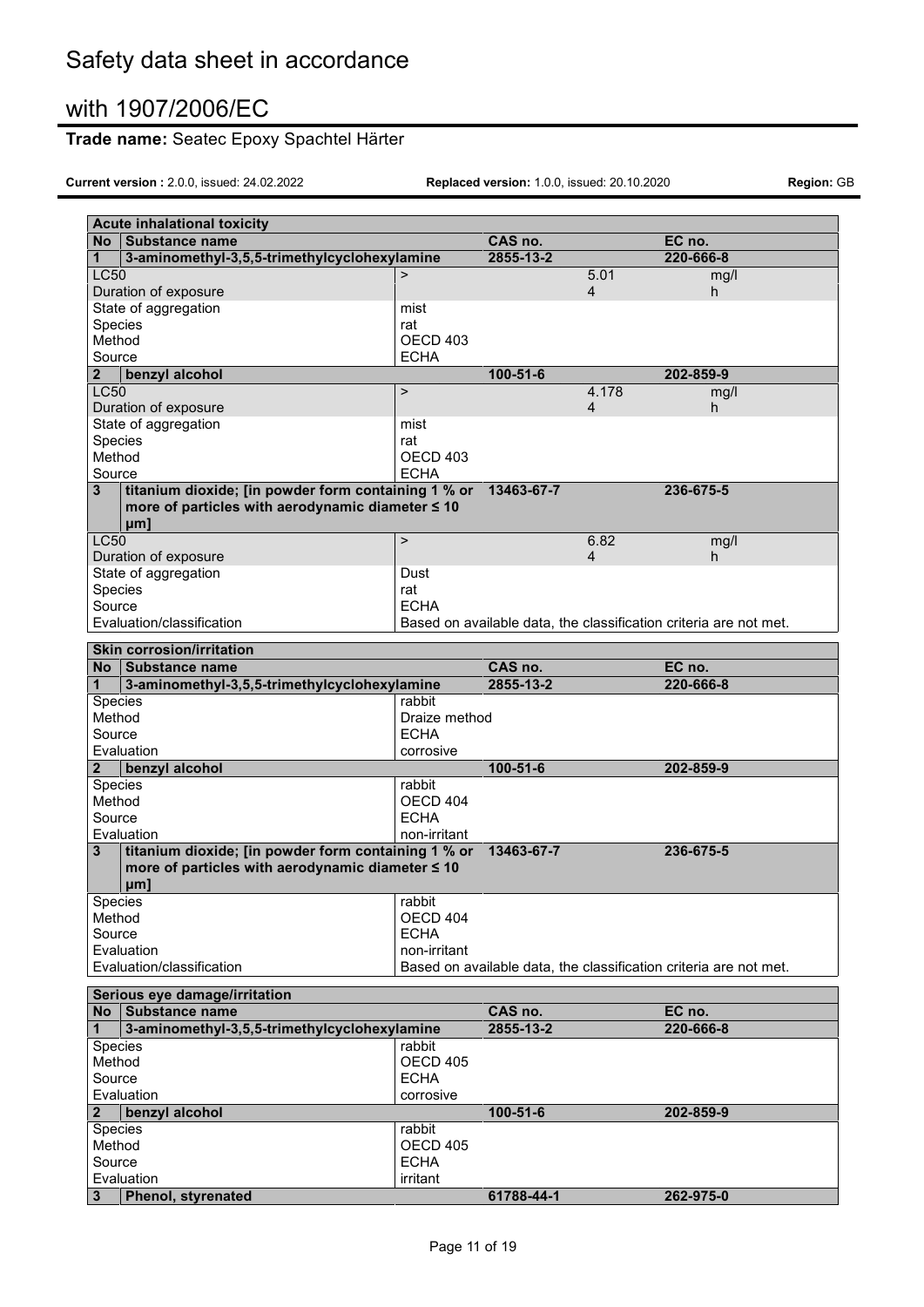# **Trade name:** Seatec Epoxy Spachtel Härter

| Species           |                                                                | rabbit              |                                 |                                                                   |
|-------------------|----------------------------------------------------------------|---------------------|---------------------------------|-------------------------------------------------------------------|
| Method            |                                                                | OECD 405            |                                 |                                                                   |
| Source            |                                                                | <b>ECHA</b>         |                                 |                                                                   |
| Evaluation        |                                                                | non-irritant        |                                 |                                                                   |
|                   | Evaluation/classification                                      |                     |                                 | Based on available data, the classification criteria are not met. |
| 4                 | titanium dioxide; [in powder form containing 1 % or 13463-67-7 |                     |                                 | 236-675-5                                                         |
| µm1               | more of particles with aerodynamic diameter ≤ 10               |                     |                                 |                                                                   |
| Species           |                                                                | rabbit              |                                 |                                                                   |
| Method            |                                                                | OECD 405            |                                 |                                                                   |
| Source            |                                                                | <b>ECHA</b>         |                                 |                                                                   |
| Evaluation        |                                                                | non-irritant        |                                 |                                                                   |
|                   | Evaluation/classification                                      |                     |                                 | Based on available data, the classification criteria are not met. |
|                   | Respiratory or skin sensitisation                              |                     |                                 |                                                                   |
| No.               | Substance name                                                 |                     | CAS no.                         | EC no.                                                            |
| 1                 | 3-aminomethyl-3,5,5-trimethylcyclohexylamine                   |                     | 2855-13-2                       | 220-666-8                                                         |
| Route of exposure |                                                                | <b>Skin</b>         |                                 |                                                                   |
| Species           |                                                                | guinea pig          |                                 |                                                                   |
| Method            |                                                                | OECD 406            |                                 |                                                                   |
| Source            |                                                                | <b>ECHA</b>         |                                 |                                                                   |
| Evaluation        |                                                                | sensitizing         |                                 |                                                                   |
| 2                 | <b>Phenol, styrenated</b>                                      |                     | 61788-44-1                      | 262-975-0                                                         |
| Route of exposure |                                                                | Skin                |                                 |                                                                   |
|                   |                                                                |                     |                                 |                                                                   |
| Species<br>Method |                                                                | mouse               |                                 |                                                                   |
|                   |                                                                | OECD 429            |                                 |                                                                   |
| Source            |                                                                | <b>ECHA</b>         |                                 |                                                                   |
| Evaluation        |                                                                | sensitizing         |                                 |                                                                   |
|                   | Evaluation/classification                                      |                     |                                 | Based on available data, the classification criteria are met.     |
|                   |                                                                |                     |                                 |                                                                   |
| 3                 | titanium dioxide; [in powder form containing 1 % or 13463-67-7 |                     |                                 | 236-675-5                                                         |
| µml               | more of particles with aerodynamic diameter ≤ 10               |                     |                                 |                                                                   |
| Route of exposure |                                                                | Skin                |                                 |                                                                   |
| Species           |                                                                | mouse               |                                 |                                                                   |
| Method            |                                                                | OECD <sub>429</sub> |                                 |                                                                   |
| Source            |                                                                | <b>ECHA</b>         |                                 |                                                                   |
| Evaluation        |                                                                | non-sensitizing     |                                 |                                                                   |
|                   | Evaluation/classification                                      |                     |                                 | Based on available data, the classification criteria are not met. |
|                   | <b>Germ cell mutagenicity</b>                                  |                     |                                 |                                                                   |
| No                | Substance name                                                 |                     | CAS no.                         | EC no.                                                            |
| 1                 | 3-aminomethyl-3,5,5-trimethylcyclohexylamine                   |                     | 2855-13-2                       | 220-666-8                                                         |
| Source            |                                                                | <b>ECHA</b>         |                                 |                                                                   |
|                   | Evaluation/classification                                      |                     |                                 | Based on available data, the classification criteria are not met. |
| $\mathbf{2}$      | <b>Phenol, styrenated</b>                                      |                     | 61788-44-1                      | 262-975-0                                                         |
| Species           |                                                                |                     |                                 | Salmonella typhimurium TA98, TA100, TA102, TA1535, TA1537         |
| Method            |                                                                | OECD 471            |                                 |                                                                   |
| Source            |                                                                | <b>ECHA</b>         |                                 |                                                                   |
|                   | Evaluation/classification                                      |                     |                                 | Based on available data, the classification criteria are not met. |
| Species           |                                                                | mouse               |                                 |                                                                   |
| Method            |                                                                | OECD 474            |                                 |                                                                   |
|                   | Evaluation/classification                                      |                     |                                 | Based on available data, the classification criteria are not met. |
| 3                 | titanium dioxide; [in powder form containing 1 % or 13463-67-7 |                     |                                 | 236-675-5                                                         |
|                   | more of particles with aerodynamic diameter ≤ 10               |                     |                                 |                                                                   |
| µm]               |                                                                |                     |                                 |                                                                   |
|                   | Type of examination                                            |                     | In vitro mammalian cytogenicity |                                                                   |
| Method            |                                                                | OECD 487            |                                 |                                                                   |
| Source            | Evaluation/classification                                      | <b>ECHA</b>         |                                 | Based on available data, the classification criteria are not met. |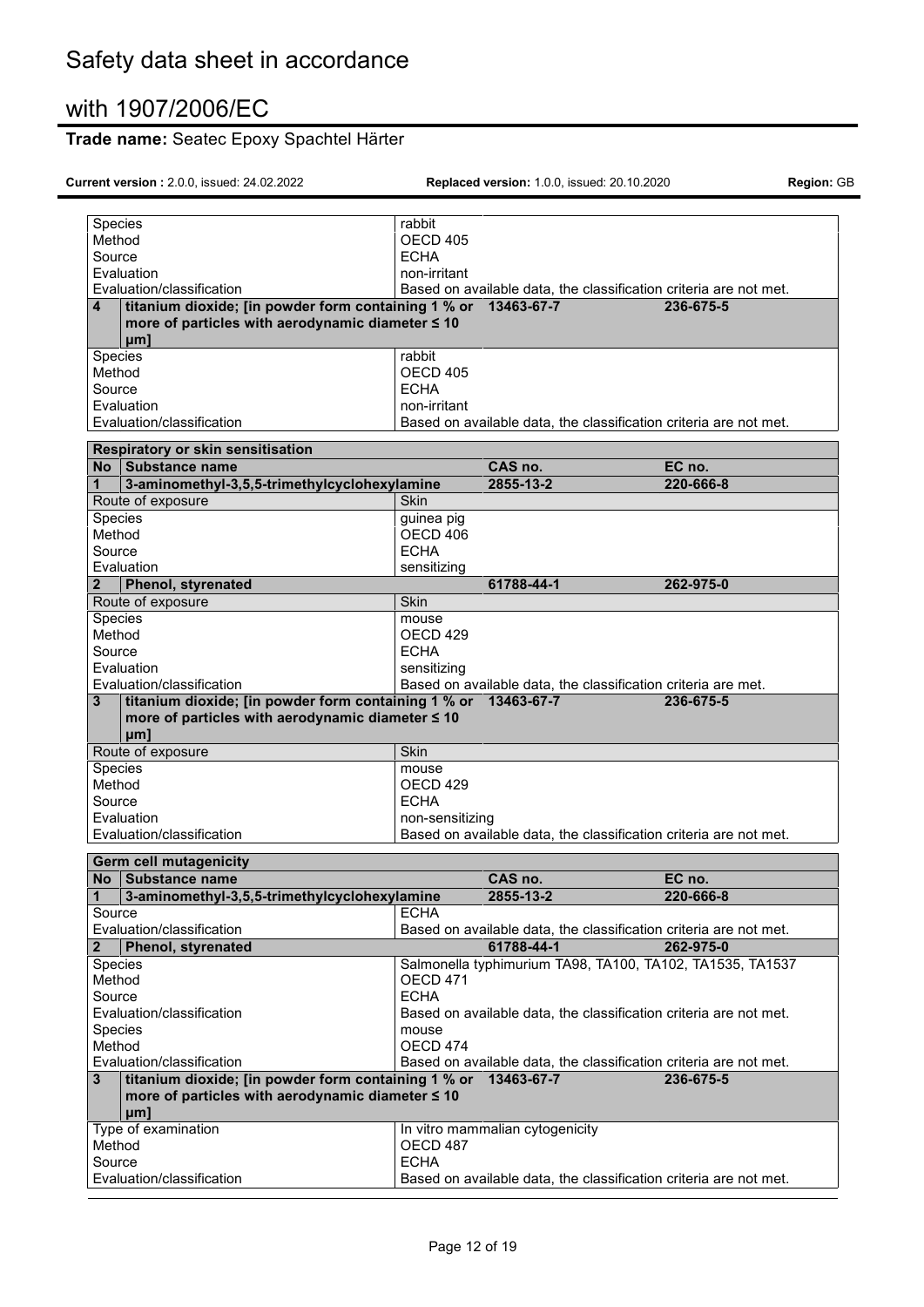# **Trade name:** Seatec Epoxy Spachtel Härter

**Current version :** 2.0.0, issued: 24.02.2022 **Replaced version:** 1.0.0, issued: 20.10.2020 **Region:** GB

| <b>Reproduction toxicity</b>                                                   |                 |                                                                   |            |
|--------------------------------------------------------------------------------|-----------------|-------------------------------------------------------------------|------------|
| No Substance name                                                              |                 | CAS no.                                                           | EC no.     |
| 3-aminomethyl-3,5,5-trimethylcyclohexylamine<br>1                              |                 | 2855-13-2                                                         | 220-666-8  |
| Source                                                                         | <b>ECHA</b>     |                                                                   |            |
| Evaluation/classification                                                      |                 | Based on available data, the classification criteria are not met. |            |
| titanium dioxide; [in powder form containing 1 % or 13463-67-7<br>$\mathbf{2}$ |                 |                                                                   | 236-675-5  |
| more of particles with aerodynamic diameter ≤ 10                               |                 |                                                                   |            |
| uml                                                                            |                 |                                                                   |            |
| Route of exposure                                                              | oral            |                                                                   |            |
| <b>NOAEL</b>                                                                   | $>=$            | 1000                                                              | mg/kg bw/d |
| Type of examination                                                            |                 | Reproductive studies - one generation                             |            |
| Species                                                                        | rat             |                                                                   |            |
| Method                                                                         | OECD 443        |                                                                   |            |
| Source                                                                         | <b>ECHA</b>     |                                                                   |            |
| Evaluation/classification                                                      |                 | Based on available data, the classification criteria are not met. |            |
| Route of exposure                                                              | oral            |                                                                   |            |
| <b>NOAEL</b>                                                                   |                 | 1000                                                              | mg/kg bw/d |
| Type of examination                                                            |                 | Prenatal Developmental Toxicity Study                             |            |
| Species<br>Method                                                              | rat<br>OECD 414 |                                                                   |            |
| Source                                                                         | <b>ECHA</b>     |                                                                   |            |
| Evaluation/classification                                                      |                 | Based on available data, the classification criteria are not met. |            |
|                                                                                |                 |                                                                   |            |
| Carcinogenicity                                                                |                 |                                                                   |            |
| Substance name<br>No                                                           |                 | CAS no.                                                           | EC no.     |
| benzyl alcohol<br>1                                                            |                 | $100 - 51 - 6$                                                    | 202-859-9  |
| Source                                                                         | <b>ECHA</b>     |                                                                   |            |
| Evaluation/classification                                                      |                 | Based on available data, the classification criteria are not met. |            |
| titanium dioxide; [in powder form containing 1 % or 13463-67-7<br>$\mathbf{2}$ |                 |                                                                   | 236-675-5  |
| more of particles with aerodynamic diameter ≤ 10                               |                 |                                                                   |            |
| µm1                                                                            |                 |                                                                   |            |
| Route of exposure                                                              | oral            |                                                                   |            |
| <b>NOEL</b>                                                                    |                 | 7500                                                              | mg/kg bw/d |
| Species                                                                        | mouse           |                                                                   |            |
| Source<br>Evaluation/classification                                            | <b>ECHA</b>     |                                                                   |            |
|                                                                                |                 | Based on available data, the classification criteria are not met. |            |
| <b>STOT - single exposure</b>                                                  |                 |                                                                   |            |
| No data available                                                              |                 |                                                                   |            |
| <b>STOT - repeated exposure</b>                                                |                 |                                                                   |            |
| Substance name<br>No                                                           |                 | CAS no.                                                           | EC no.     |
| titanium dioxide; [in powder form containing 1 % or 13463-67-7                 |                 |                                                                   | 236-675-5  |
| more of particles with aerodynamic diameter $\leq 10$                          |                 |                                                                   |            |
| µm1                                                                            |                 |                                                                   |            |
| Route of exposure                                                              | oral            |                                                                   |            |
| <b>NOAEL</b>                                                                   | $\overline{ }$  | 962                                                               | mg/kg bw/d |
| Species                                                                        | rat             |                                                                   |            |
| Method                                                                         | OECD 408        |                                                                   |            |
| Source                                                                         | <b>ECHA</b>     |                                                                   |            |
| Evaluation/classification                                                      |                 | Based on available data, the classification criteria are not met. |            |
| <b>Aspiration hazard</b>                                                       |                 |                                                                   |            |
| No data available                                                              |                 |                                                                   |            |
|                                                                                |                 |                                                                   |            |

### **11.2 Information on other hazards**

**Endocrine disrupting properties** No data available.

#### **Other information** No data available.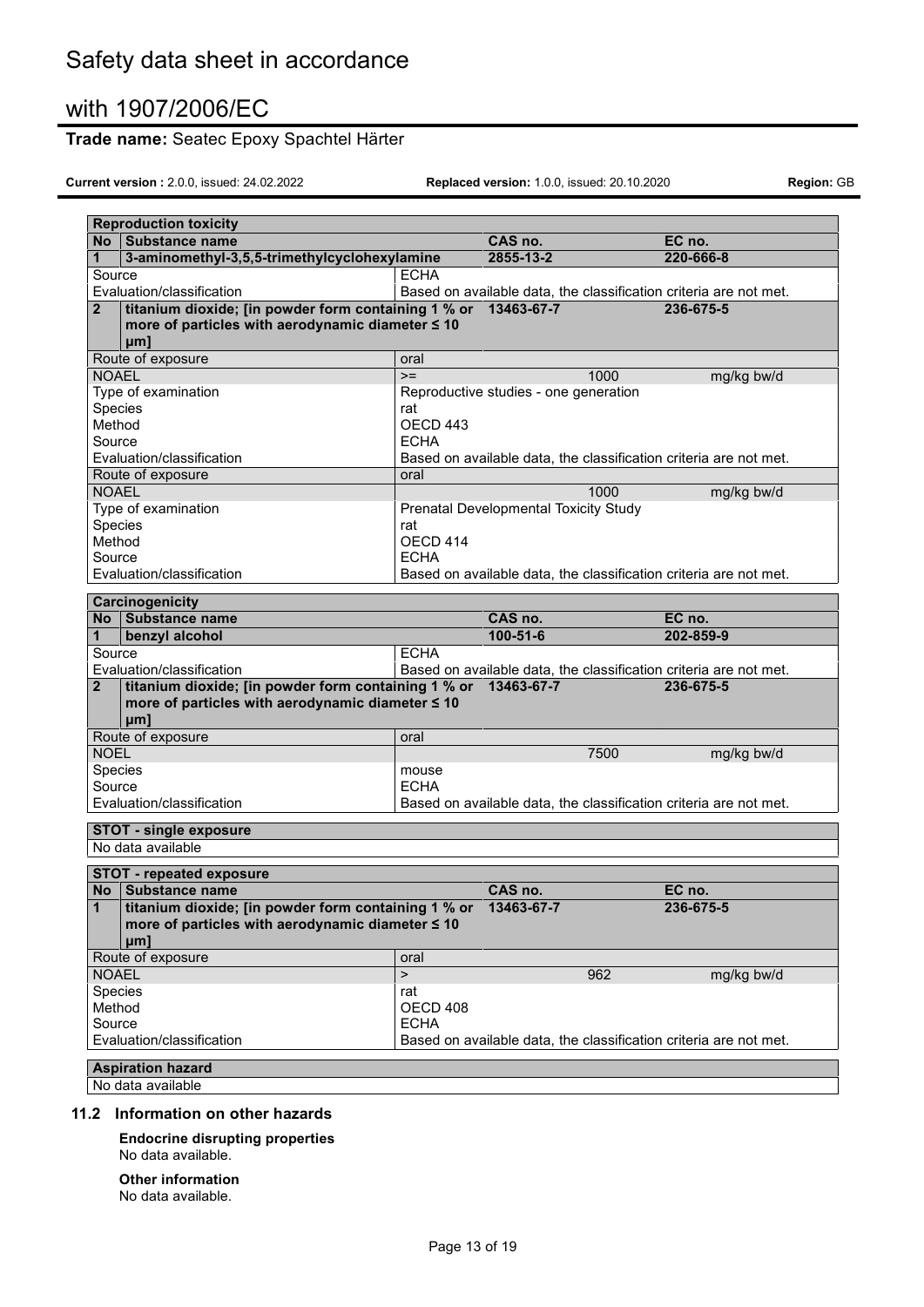# Safety data sheet in accordance

# with 1907/2006/EC

### **Trade name:** Seatec Epoxy Spachtel Härter

**Current version :** 2.0.0, issued: 24.02.2022 **Replaced version:** 1.0.0, issued: 20.10.2020 **Region:** GB

# **SECTION 12: Ecological information**

### **12.1 Toxicity**

| <b>Toxicity to fish (acute)</b>                   |                     |                |                |           |
|---------------------------------------------------|---------------------|----------------|----------------|-----------|
| No Substance name                                 |                     | CAS no.        |                | EC no.    |
| 3-aminomethyl-3,5,5-trimethylcyclohexylamine<br>1 |                     | 2855-13-2      |                | 220-666-8 |
| <b>LC50</b>                                       |                     |                | 110            | mg/l      |
| Duration of exposure                              |                     |                | 96             | h.        |
| Species                                           | Leuciscus idus      |                |                |           |
| Method                                            | EEC C1              |                |                |           |
| Source                                            | <b>ECHA</b>         |                |                |           |
| benzyl alcohol<br>$\overline{\mathbf{2}}$         |                     | $100 - 51 - 6$ |                | 202-859-9 |
| <b>LC50</b>                                       |                     |                | 460            | mg/l      |
| Duration of exposure                              |                     |                | 96             | h.        |
| Species                                           | Pimephales promelas |                |                |           |
| Method                                            | EPA OPP 72-1        |                |                |           |
| Source                                            | <b>ECHA</b>         |                |                |           |
| 3<br>Phenol, styrenated                           |                     | 61788-44-1     |                | 262-975-0 |
| <b>LC50</b>                                       |                     |                | 1.77           | mg/l      |
| Duration of exposure                              |                     |                | 96             | h         |
| Species                                           | Danio rerio         |                |                |           |
| Method                                            | OECD <sub>203</sub> |                |                |           |
| Source                                            | <b>ECHA</b>         |                |                |           |
| <b>Toxicity to fish (chronic)</b>                 |                     |                |                |           |
| No Substance name                                 |                     | CAS no.        |                | EC no.    |
| Phenol, styrenated<br>1                           |                     | 61788-44-1     |                | 262-975-0 |
| <b>NOEC</b>                                       |                     |                | 1.9            | mg/l      |
| Species                                           | fish                |                |                |           |
| Method                                            | OECD <sub>204</sub> |                |                |           |
| Source                                            | <b>ECHA</b>         |                |                |           |
| <b>Toxicity to Daphnia (acute)</b>                |                     |                |                |           |
| Substance name<br>No                              |                     | CAS no.        |                | EC no.    |
| 3-aminomethyl-3,5,5-trimethylcyclohexylamine<br>1 |                     | 2855-13-2      |                | 220-666-8 |
| <b>EC50</b>                                       |                     |                | 23             | mg/l      |
| Duration of exposure                              |                     |                | 48             | h         |
| Species                                           | Daphnia magna       |                |                |           |
| Method                                            | OECD <sub>202</sub> |                |                |           |
| Source                                            | <b>ECHA</b>         |                |                |           |
| benzyl alcohol<br>$\mathbf{2}$                    |                     | $100 - 51 - 6$ |                | 202-859-9 |
| <b>EC50</b>                                       |                     |                | 230            | mg/l      |
| Duration of exposure                              |                     |                | 48             | h         |
| Species                                           | Daphnia magna       |                |                |           |
| Method                                            | OECD <sub>202</sub> |                |                |           |
| Source                                            | <b>ECHA</b>         |                |                |           |
| Phenol, styrenated<br>3                           |                     | 61788-44-1     |                | 262-975-0 |
| <b>EC50</b>                                       |                     |                | 4.6            | mg/l      |
| Duration of exposure                              |                     |                | 48             | h.        |
| Species                                           | Daphnia magna       |                |                |           |
| Method                                            | OECD <sub>202</sub> |                |                |           |
| Source                                            | <b>ECHA</b>         |                |                |           |
|                                                   |                     |                |                |           |
| <b>Toxicity to Daphnia (chronic)</b>              |                     |                |                |           |
| No Substance name                                 |                     | CAS no.        |                | EC no.    |
| 3-aminomethyl-3,5,5-trimethylcyclohexylamine<br>1 |                     | 2855-13-2      |                | 220-666-8 |
| <b>NOEC</b>                                       |                     |                | $\overline{3}$ | mg/l      |
| Duration of exposure                              |                     |                | 21             | day(s)    |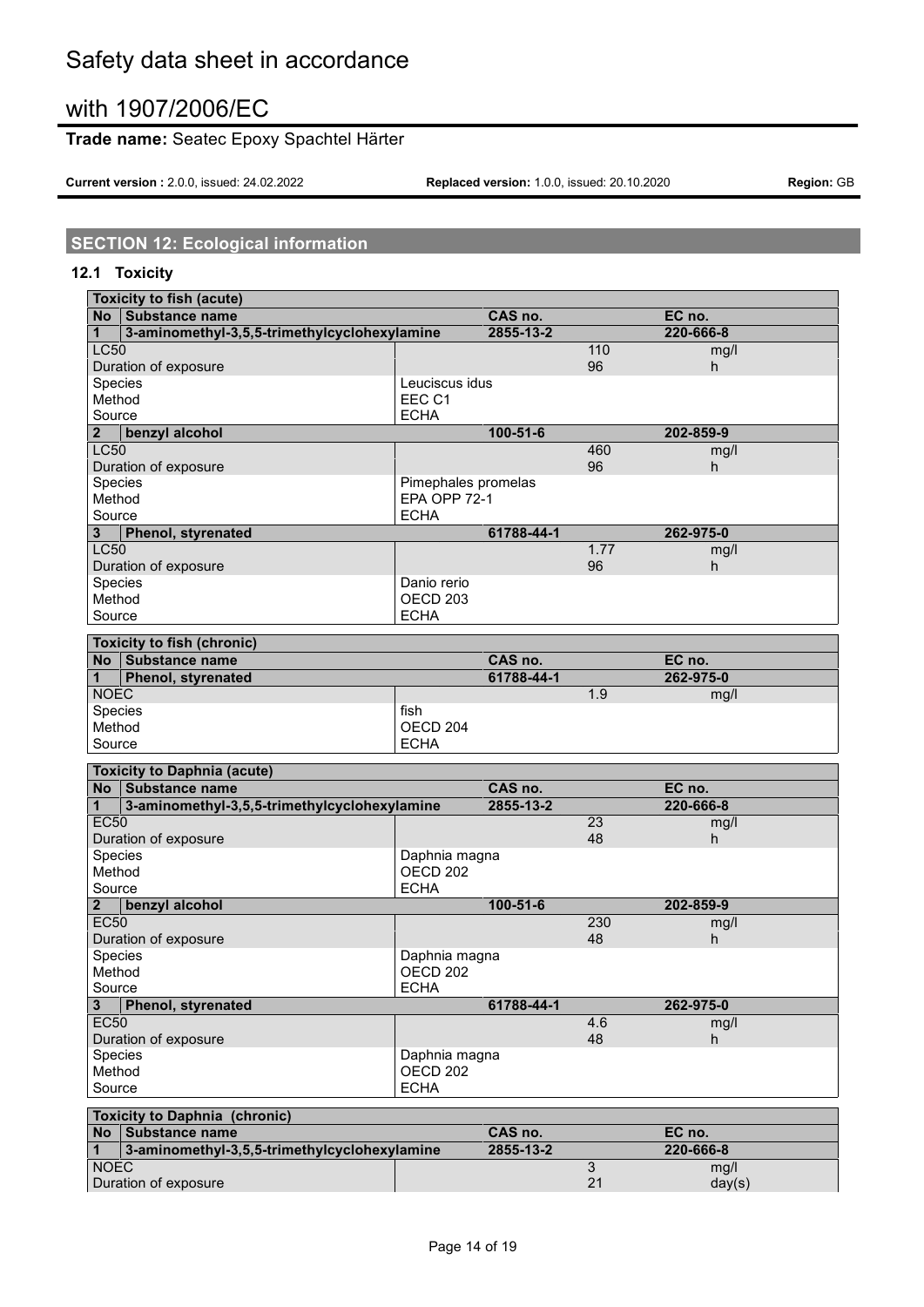### **Trade name:** Seatec Epoxy Spachtel Härter

**Current version :** 2.0.0, issued: 24.02.2022 **Replaced version:** 1.0.0, issued: 20.10.2020 **Region:** GB

| Species<br>Method                                                   | Daphnia magna<br>OECD <sub>211</sub> |                                 |                 |                     |  |
|---------------------------------------------------------------------|--------------------------------------|---------------------------------|-----------------|---------------------|--|
| Source                                                              | <b>ECHA</b>                          |                                 |                 |                     |  |
| $\overline{2}$<br>benzyl alcohol                                    |                                      | $100 - 51 - 6$                  |                 | 202-859-9           |  |
| <b>NOEC</b>                                                         |                                      |                                 | 51              | mg/l                |  |
| Duration of exposure                                                |                                      |                                 | 21              | day(s)              |  |
| Species                                                             | Daphnia magna                        |                                 |                 |                     |  |
| Method                                                              | OECD <sub>211</sub>                  |                                 |                 |                     |  |
| Source                                                              | <b>ECHA</b>                          |                                 |                 |                     |  |
| Phenol, styrenated<br>3                                             |                                      | 61788-44-1                      |                 | 262-975-0           |  |
| <b>NOEC</b>                                                         |                                      |                                 | 0.2             | mg/l                |  |
| Species                                                             | Daphnia magna                        |                                 |                 |                     |  |
| Method                                                              | OECD <sub>211</sub>                  |                                 |                 |                     |  |
| Source                                                              | <b>ECHA</b>                          |                                 |                 |                     |  |
| Toxicity to algae (acute)                                           |                                      |                                 |                 |                     |  |
| No Substance name                                                   |                                      | CAS no.                         |                 | EC no.              |  |
| 3-aminomethyl-3,5,5-trimethylcyclohexylamine<br>1                   |                                      | 2855-13-2                       |                 | 220-666-8           |  |
| <b>EC50</b>                                                         |                                      |                                 | $\overline{37}$ | mg/l                |  |
| Duration of exposure                                                |                                      |                                 | 72              | h                   |  |
| Species                                                             |                                      | Desmodesmus subspicatus         |                 |                     |  |
| Method                                                              | EEC C <sub>3</sub>                   |                                 |                 |                     |  |
| Source                                                              | <b>ECHA</b>                          |                                 |                 |                     |  |
| benzyl alcohol<br>$\overline{\mathbf{2}}$                           |                                      | $100 - 51 - 6$                  |                 | 202-859-9           |  |
| <b>EC50</b>                                                         |                                      |                                 | 500<br>72       | mg/l                |  |
| Duration of exposure<br>Species                                     |                                      | Pseudokirchneriella subcapitata |                 | h                   |  |
| Method                                                              | OECD <sub>201</sub>                  |                                 |                 |                     |  |
| Source                                                              | <b>ECHA</b>                          |                                 |                 |                     |  |
| titanium dioxide; [in powder form containing 1 % or 13463-67-7<br>3 |                                      |                                 |                 | 236-675-5           |  |
|                                                                     |                                      |                                 |                 |                     |  |
| more of particles with aerodynamic diameter ≤ 10                    |                                      |                                 |                 |                     |  |
| µm]<br><b>EC50</b>                                                  | $\geq$                               |                                 | 100             |                     |  |
| Duration of exposure                                                |                                      |                                 | 72              | mg/l<br>h           |  |
| Species                                                             |                                      | Pseudokirchneriella subcapitata |                 |                     |  |
| Method                                                              | OECD <sub>201</sub>                  |                                 |                 |                     |  |
| Source                                                              | <b>ECHA</b>                          |                                 |                 |                     |  |
|                                                                     |                                      |                                 |                 |                     |  |
| <b>Toxicity to algae (chronic)</b><br>No                            |                                      |                                 |                 |                     |  |
| Substance name<br>1                                                 |                                      | CAS no.<br>2855-13-2            |                 | EC no.<br>220-666-8 |  |
| 3-aminomethyl-3,5,5-trimethylcyclohexylamine                        |                                      |                                 |                 |                     |  |
| <b>NOEC</b><br>Duration of exposure                                 |                                      |                                 | 1.5<br>72       | mg/l                |  |
| Species                                                             |                                      | Desmodesmus subspicatus         |                 |                     |  |
| Method                                                              | 440/2008/EC C.3.                     |                                 |                 |                     |  |
| Source                                                              | <b>ECHA</b>                          |                                 |                 |                     |  |
| $\overline{2}$<br>benzyl alcohol                                    |                                      | $100 - 51 - 6$                  |                 | 202-859-9           |  |
| <b>NOEC</b>                                                         |                                      |                                 | 31072           | mg/l                |  |
| Duration of exposure                                                |                                      |                                 | 72              |                     |  |
| Species                                                             |                                      | Pseudokirchneriella subcapitata |                 |                     |  |
| Method                                                              | OECD <sub>201</sub>                  |                                 |                 |                     |  |
| Source                                                              | <b>ECDIN</b>                         |                                 |                 |                     |  |
| <b>Bacteria toxicity</b>                                            |                                      |                                 |                 |                     |  |
| No Substance name                                                   |                                      | CAS no.                         |                 | EC no.              |  |
| titanium dioxide; [in powder form containing 1 % or<br>1            |                                      | 13463-67-7                      |                 | 236-675-5           |  |
| more of particles with aerodynamic diameter ≤ 10                    |                                      |                                 |                 |                     |  |
| µm]<br><b>EC50</b>                                                  | $\, >$                               |                                 | 1000            |                     |  |

Duration of exposure 3 https://www.industrial.com/second-second-second-second-second-second-second-second-second-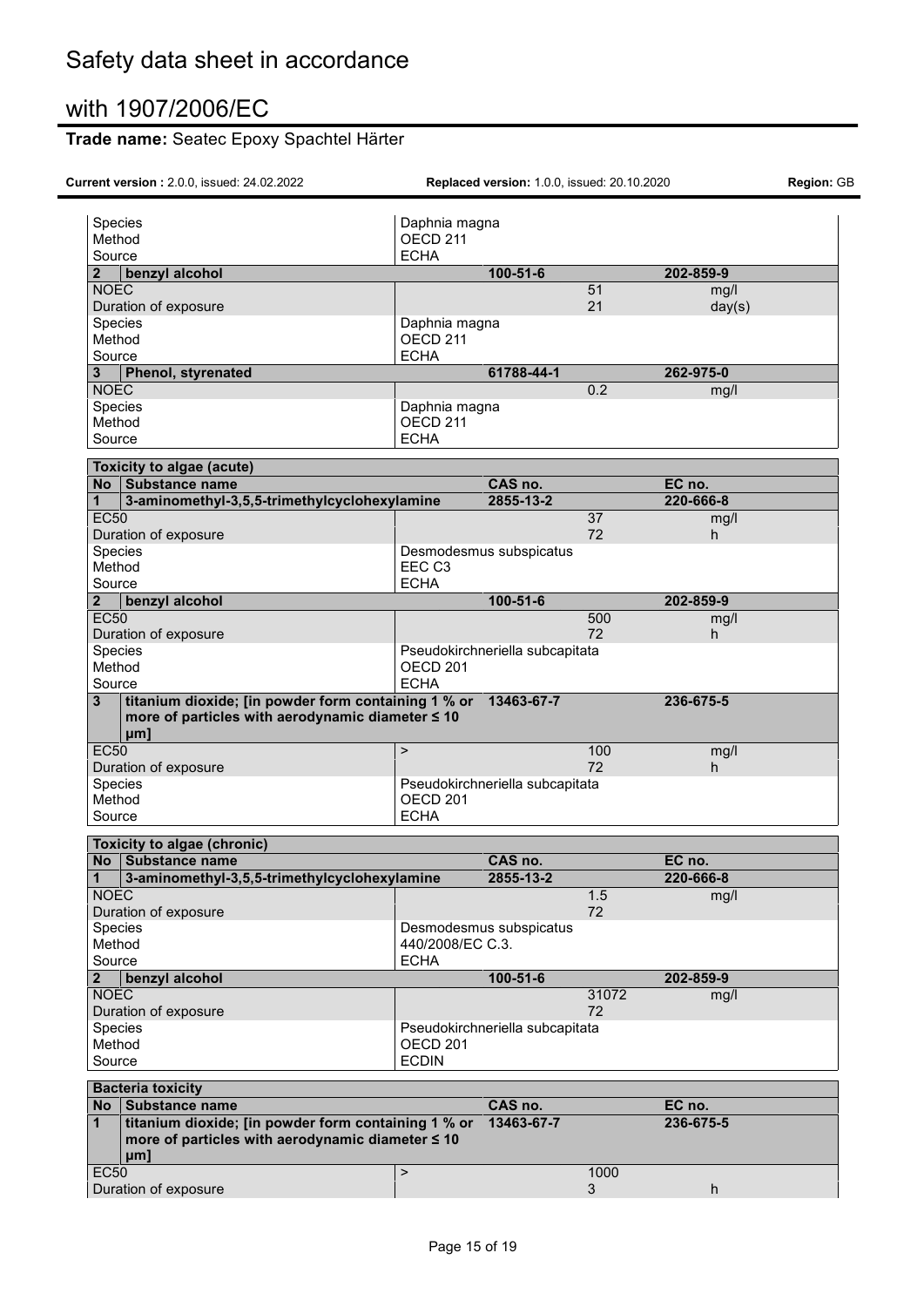### **Trade name:** Seatec Epoxy Spachtel Härter

Source ECHA

| <b>Current version: 2.0.0. issued: 24.02.2022</b> | <b>Replaced version: 1.0.0, issued: 20.10.2020</b> | <b>Region: GB</b> |  |
|---------------------------------------------------|----------------------------------------------------|-------------------|--|
|                                                   |                                                    |                   |  |
| Species                                           | activated sludge                                   |                   |  |
| Method                                            | OECD 209                                           |                   |  |

#### **12.2 Persistence and degradability**

|                 | <b>Biodegradability</b>                      |                           |    |               |  |
|-----------------|----------------------------------------------|---------------------------|----|---------------|--|
| <b>No</b>       | Substance name                               | CAS no.                   |    | EC no.        |  |
|                 | 3-aminomethyl-3,5,5-trimethylcyclohexylamine | 2855-13-2                 |    | 220-666-8     |  |
| Value           |                                              |                           | 8  | $\%$          |  |
| <b>Duration</b> |                                              |                           | 28 | day(s)        |  |
| Method          |                                              | 92/69 EEC C.4-A           |    |               |  |
| Source          |                                              | <b>ECHA</b>               |    |               |  |
|                 | Evaluation                                   | not readily biodegradable |    |               |  |
|                 | benzyl alcohol                               | $100 - 51 - 6$            |    | 202-859-9     |  |
| Type            |                                              | <b>BOD of the ThOD</b>    |    |               |  |
| Value           |                                              | 92                        | 96 | $\frac{0}{0}$ |  |
| Duration        |                                              |                           | 14 | day(s)        |  |
| Method          |                                              | <b>OECD 301 C</b>         |    |               |  |
| Source          |                                              | <b>ECHA</b>               |    |               |  |
|                 | Evaluation                                   | readily biodegradable     |    |               |  |

#### **12.3 Bioaccumulative potential**

| Partition coefficient n-octanol/water (log value) |                                              |             |            |      |              |  |
|---------------------------------------------------|----------------------------------------------|-------------|------------|------|--------------|--|
| <b>No</b>                                         | Substance name                               |             | CAS no.    |      | EC no.       |  |
|                                                   | 3-aminomethyl-3,5,5-trimethylcyclohexylamine |             | 2855-13-2  |      | 220-666-8    |  |
| log Pow                                           |                                              |             |            | 0.99 |              |  |
|                                                   | Reference temperature                        |             |            | 23   | $^{\circ}C$  |  |
|                                                   | with reference to                            | pH 6.34     |            |      |              |  |
| Source                                            |                                              | <b>ECHA</b> |            |      |              |  |
| $\mathbf{2}$                                      | benzyl alcohol                               |             | 100-51-6   |      | 202-859-9    |  |
| log Pow                                           |                                              |             |            | 1.05 |              |  |
|                                                   | Reference temperature                        |             |            | 20   | $^{\circ}C$  |  |
| Source                                            |                                              | <b>ECHA</b> |            |      |              |  |
| 3                                                 | <b>Phenol, styrenated</b>                    |             | 61788-44-1 |      | 262-975-0    |  |
| log Pow                                           |                                              | ⋗           |            | 4    |              |  |
|                                                   | Reference temperature                        |             |            | 25   | $^{\circ}$ C |  |
| Source                                            |                                              | <b>ECHA</b> |            |      |              |  |

#### **12.4 Mobility in soil**

No data available.

#### **12.5 Results of PBT and vPvB assessment** No data available.

#### **12.6 Endocrine disrupting properties** No data available.

#### **12.7 Other adverse effects**

No data available.

#### **12.8 Other information**

**Other information** Do not discharge product unmonitored into the environment.

#### **SECTION 13: Disposal considerations 13.1 Waste treatment methods**

#### **Product**

Allocation of a waste code number, according to the European Waste Catalogue, should be carried out in agreement with the regional waste disposal company.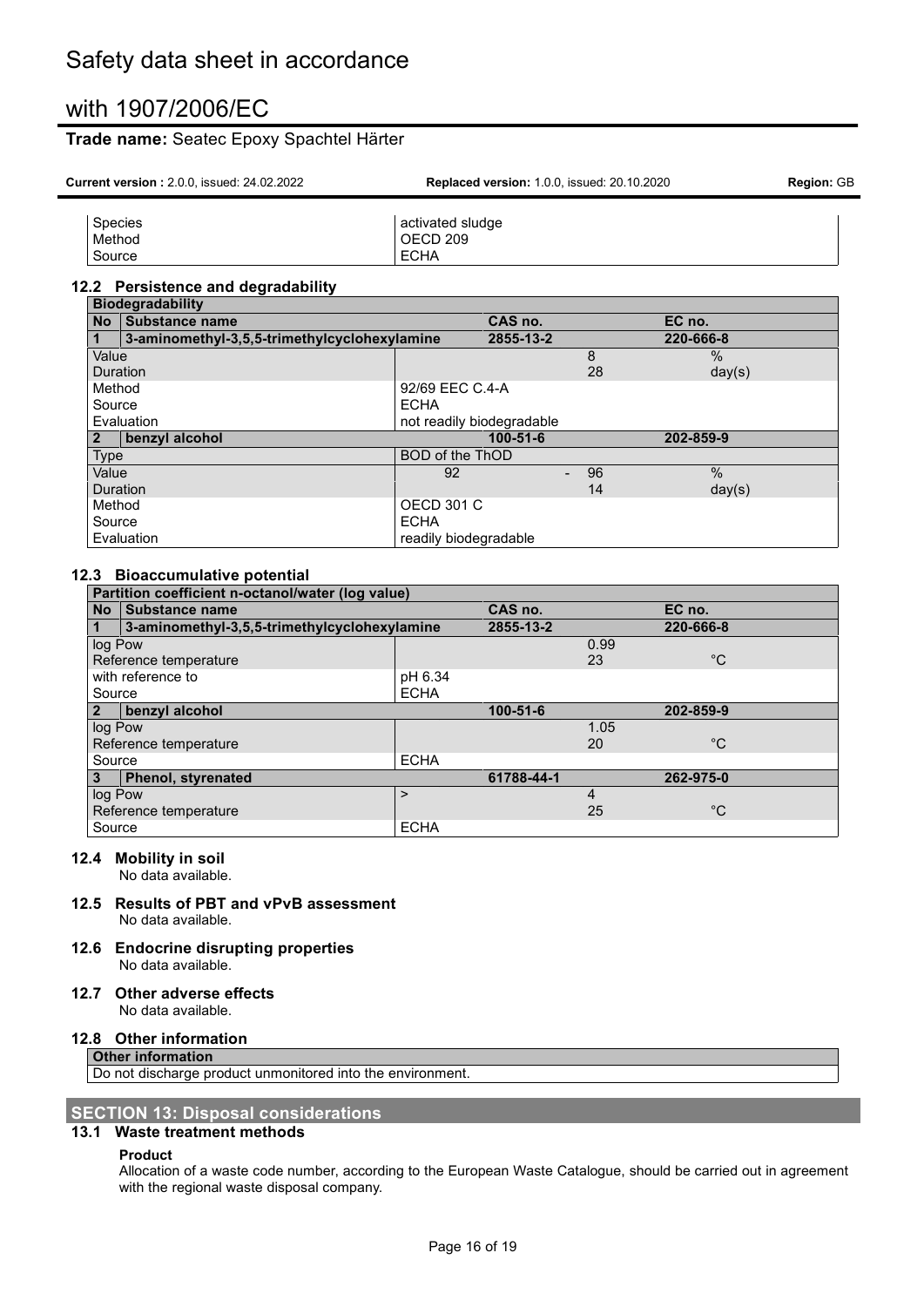#### **Trade name:** Seatec Epoxy Spachtel Härter

**Current version :** 2.0.0, issued: 24.02.2022 **Replaced version:** 1.0.0, issued: 20.10.2020 **Region:** GB

#### **Packaging**

Residues must be removed from packaging and when emptied completely disposed of in accordance with the regulations for waste removal. Incompletely emptied packaging must be disposed of in the form of disposal specified by the regional disposer.

| <b>SECTION 14: Transport information</b> |  |
|------------------------------------------|--|
|------------------------------------------|--|

#### **14.1 Transport ADR/RID/ADN**

| 14. I | <b>Hallsport ADR/RID/ADN</b>                            |                                                                             |
|-------|---------------------------------------------------------|-----------------------------------------------------------------------------|
|       | Class<br>Classification code                            | 8<br>C10                                                                    |
|       |                                                         |                                                                             |
|       | Packing group<br>Hazard identification no.              | $\mathbf{H}$                                                                |
|       |                                                         | 80                                                                          |
|       | UN number                                               | <b>UN1759</b>                                                               |
|       | Proper shipping name                                    | CORROSIVE SOLID, N.O.S.                                                     |
|       | Technical name                                          | m-phenylenebis(methylamine)<br>3-aminomethyl-3,5,5-trimethylcyclohexylamine |
|       | Tunnel restriction code                                 | Е                                                                           |
|       | Label                                                   | 8                                                                           |
| 14.2  | <b>Transport IMDG</b>                                   |                                                                             |
|       | Class                                                   | 8                                                                           |
|       | Packing group                                           | $\mathbf{H}$                                                                |
|       | UN number                                               | <b>UN1759</b>                                                               |
|       | Proper shipping name                                    | CORROSIVE SOLID, N.O.S.                                                     |
|       | Technical name                                          | m-phenylenebis(methylamine)                                                 |
|       |                                                         | 3-aminomethyl-3,5,5-trimethylcyclohexylamine                                |
|       | EmS                                                     | $F-A, S-B$                                                                  |
|       | Label                                                   | 8                                                                           |
| 14.3  | <b>Transport ICAO-TI / IATA</b>                         |                                                                             |
|       | Class                                                   | 8                                                                           |
|       | Packing group                                           | $\mathbf{H}$                                                                |
|       | UN number                                               | <b>UN1759</b>                                                               |
|       | Proper shipping name                                    | Corrosive solid, n.o.s.                                                     |
|       | Technical name                                          | m-phenylenebis(methylamine)                                                 |
|       |                                                         | 3-aminomethyl-3,5,5-trimethylcyclohexylamine                                |
|       | Label                                                   | 8                                                                           |
| 14.4  | <b>Other information</b><br>No data available.          |                                                                             |
| 14.5  | <b>Environmental hazards</b>                            | Information on environmental hazards, if relevant, please see 14.1 - 14.3.  |
| 14.6  | Special precautions for user<br>No data available.      |                                                                             |
| 14.7  | Maritime transport in bulk according to IMO instruments |                                                                             |

Not relevant

### **SECTION 15: Regulatory information**

### **15.1 Safety, health and environmental regulations/legislation specific for the substance or mixture EU regulations**

#### **Regulation (EC) No 1907/2006 (REACH) Annex XIV (List of substances subject to authorisation)**

According to the data available and/or specifications supplied by upstream suppliers, this product does not contain any substances considered as substances requiring authorisation as listed on Annex XIV of the REACH regulation (EC) 1907/2006.

#### **REACH candidate list of substances of very high concern (SVHC) for authorisation**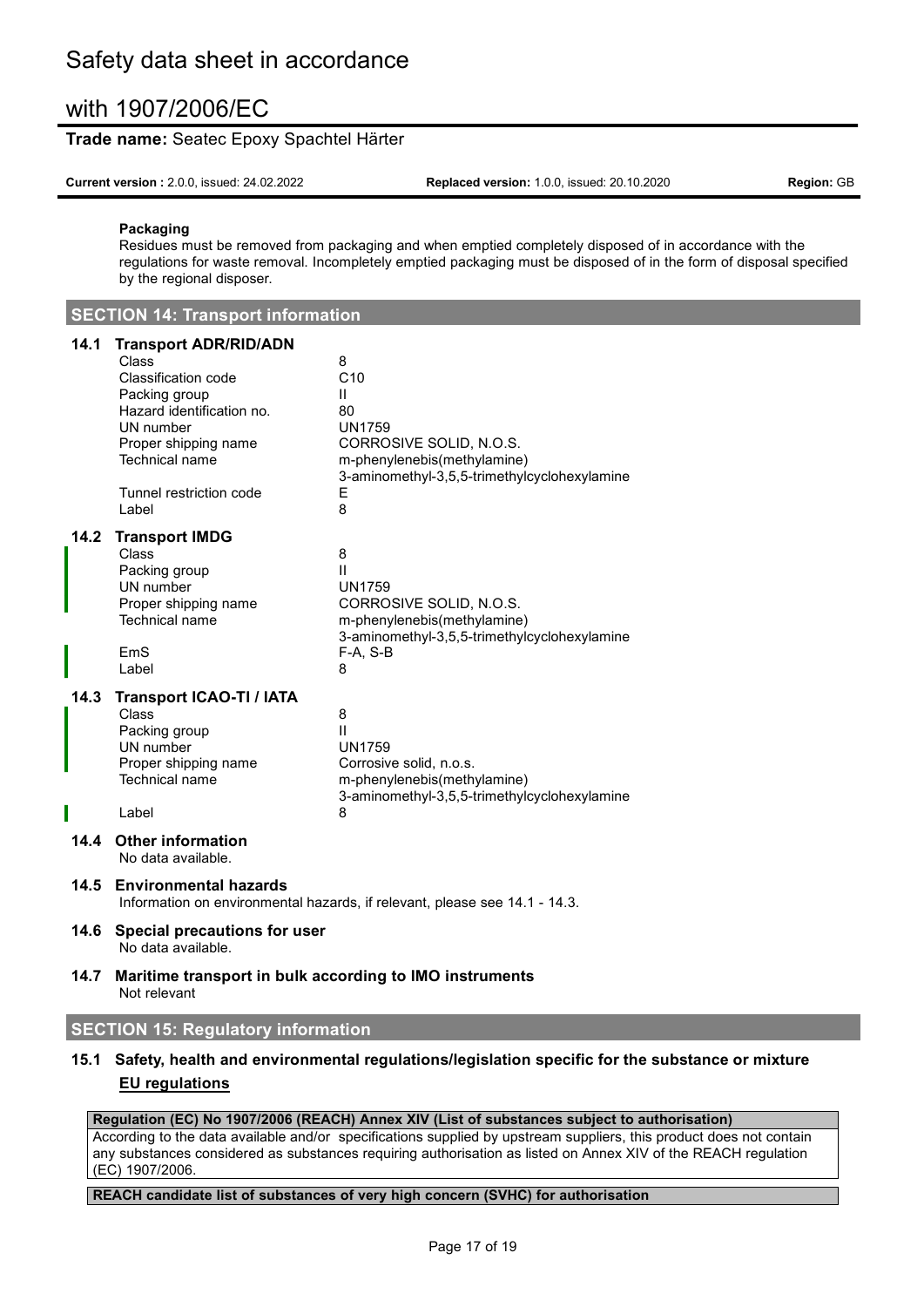#### **Trade name:** Seatec Epoxy Spachtel Härter

**Current version :** 2.0.0, issued: 24.02.2022 **Replaced version:** 1.0.0, issued: 20.10.2020 **Region:** GB

According to available data and the information provided by preliminary suppliers, the product does not contain substances that are considered substances meeting the criteria for inclusion in annex XIV (List of Substances Subject to Authorisation) as laid down in Article 57 and article 59 of REACH (EC) 1907/2006.

**Regulation (EC) No 1907/2006 (REACH) Annex XVII: RESTRICTIONS ON THE MANUFACTURE, PLACING ON THE MARKET AND USE OF CERTAIN DANGEROUS SUBSTANCES, MIXTURES AND ARTICLES** According to the data available and/or specifications supplied by upstream suppliers, this product does not contain

any substances subject to restriction as listed in Annex XVII of the REACH regulation (EC) 1907/2006.

**Directive 2012/18/EU on the control of major-accident hazards involving dangerous substances**

This product is not subject to Part 1 or 2 of Annex I.

#### **Other regulations**

Adhere to the national sanitary and occupational safety regulations when using this product.

#### **15.2 Chemical safety assessment**

A chemical safety assessment has not been carried out for this mixture.

#### **SECTION 16: Other information**

#### **Sources of key data used to compile the data sheet:**

Regulation (EC) No 1907/2006 (REACH), 1272/2008 (CLP) as amended in each case.

Directives 2000/39/EC, 2006/15/EC, 2009/161/EU, (EU) 2017/164.

National Threshold Limit Values of the corresponding countries as amended in each case.

Transport regulations according to ADR, RID, IMDG, IATA as amended in each case.

The data sources used to determine physical, toxic and ecotoxic data, are indicated directly in the corresponding section.

#### Full text of the H- and EUH- phrases drawn up in sections 2 and 3 (provided not already drawn up in these **sections)**

| EUH071 | Corrosive to the respiratory tract.                                                                    |
|--------|--------------------------------------------------------------------------------------------------------|
| H302   | Harmful if swallowed.                                                                                  |
| H312   | Harmful in contact with skin.                                                                          |
| H315   | Causes skin irritation.                                                                                |
| H318   | Causes serious eye damage.                                                                             |
| H319   | Causes serious eye irritation.                                                                         |
| H332   | Harmful if inhaled.                                                                                    |
| H351i  | Suspected of causing cancer by inhalation.                                                             |
| H373   | May cause damage to organs through prolonged or repeated exposure                                      |
| H411   | Toxic to aquatic life with long lasting effects.                                                       |
|        | Notes relating to the identification, classification and labelling of substances and mixtures ((EC) No |

#### **Notes relating to the identification, classification and labelling of substances and mixtures ((EC) No 1272/2008, Annex VI)** If the substance is to be placed on the market as fibres (with diameter  $\leq$  3 µm, length  $>$  5  $\mu$ m and aspect ratio  $\geq 3:1$ ) or particles of the substance fulfilling the WHO fibre criteria or as particles with modified surface chemistry, their hazardous properties must be evaluated in accordance with Title II of this Regulation, to assess whether a higher category (Carc. 1B or 1A) and/or additional routes of exposure (oral or dermal) should be applied. W **It has been observed that the carcinogenic hazard of this substance arises when** respirable dust is inhaled in quantities leading to significant impairment of particle clearance mechanisms in the lung. This note aims to describe the particular toxicity of the substance; it does not constitute a criterion for classification according to this Regulation. 1 The concentration stated or, in the absence of such concentrations, the generic concentrations of this Regulation (Table 3.1) or the generic concentrations of Directive 1999/45/EC (Table 3.2), are the percentages by weight of the metallic element calculated with reference to the total weight of the mixture.

### **Creation of the safety data sheet**

UMCO GmbH

Georg-Wilhelm-Str. 187, D-21107 Hamburg